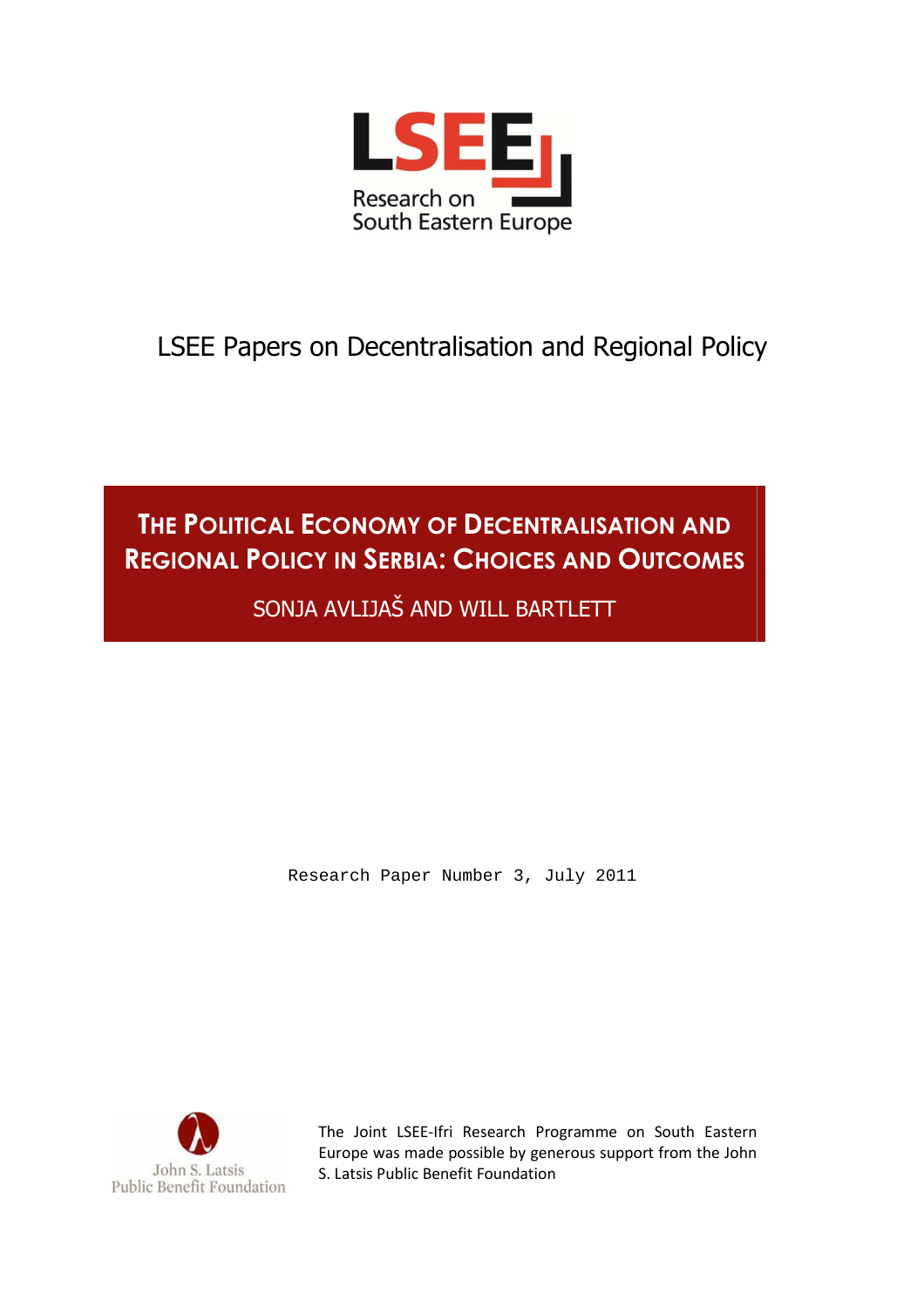The LSEE Papers on Decentralisation and Regional Policy are part of the Joint LSEE-Ifri Research Programme on South Eastern Europe, funded by the John S. Latsis Public Benefit Foundation. The principle aim of the Programme was to develop high-quality research across a number of academic disciplines resulting in original and meaningful contributions to current policy debates. The Programme structure was designed to foster the development of cooperative networks, both between the participating institutions and with institutions and individuals in the region, serving to build up relevant research capacities and educational capital. The focus of the LSEE in-house projects was on processes of decentralisation and accompanying developments in regional policy across the region. The LSEE Papers on Decentralisation and Regional Policy seeks to disseminate the results of the LSEE internal research projects to an audience encompassing those directly involved in policy and planning in the region, scholars working on topics related to decentralisation and others with an interest in South Eastern Europe.

#### Disclaimer:

The views expressed in this paper are those of the author and do not necessarily reflect the views of LSEE – Research on South Eastern Europe or the London School of Economics and Political Science.

By making reference to the name or territory of a geographical area, neither LSEE nor the London School of Economics and Political Science intend to make any judgements or lend any credence to the legal status or name of any territory or state.

©2011 The Authors July 2011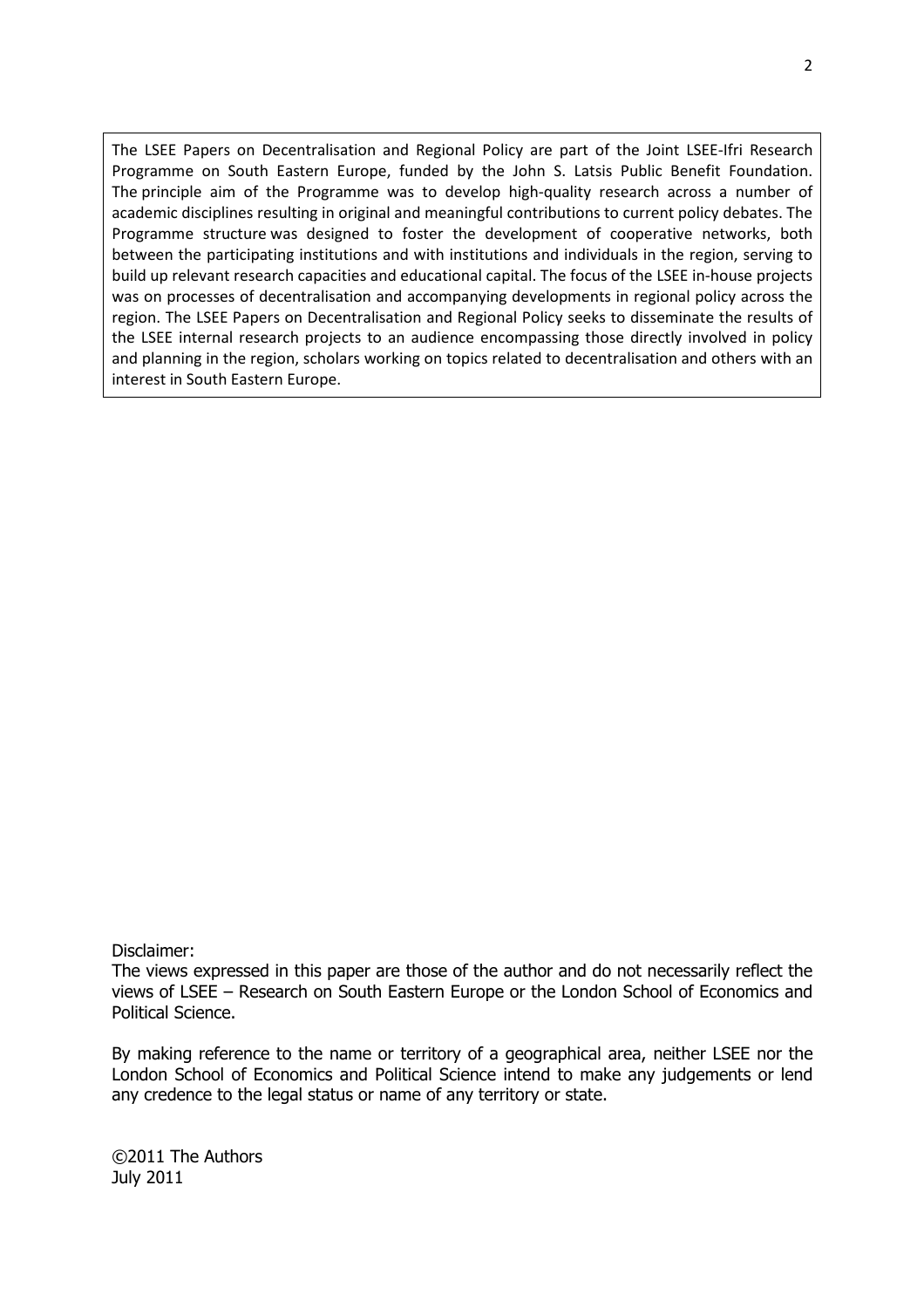## **The Political Economy of Decentralisation and Regional Policy in Serbia: Choices and Outcomes**

### **Sonja Avlijaš** (FREN) **and Will Bartlett** (LSE)

#### Abstract

The paper sets out the main elements of decentralisation and regional policy in Serbia and describes their implementation paths. It assesses the progress and outcomes of decentralisation in health, education, social services and local economic development, while in the sphere of regional policy, it examines the numerous measures and financial incentives being designed and implemented to improve regional cohesion across Serbia. The paper investigates the inter-relationship of these two competing policy paradigms, and points out that cross-sectoral coordination has been largely absent because the institutional setting has been intrinsically unstable and averse to cooperation, mostly for political reasons. Moreover, while delegation of responsibilities to local authorities has not been backed by adequate financial resources and little commitment to the process of decentralisation has been demonstrated, regional policy has seen significant financial commitment to its aims which have however been heavily politicised. The intended outcomes of decentralisation and regional policies, such as improved service delivery for the citizen and a better quality of life, have consequently often failed to materialise in practice. In conclusion, the paper identifies both positive and negative impacts of the decentralisation process, while it associates regional policy in Serbia with the emergence of a plethora of institutions with overlapping competencies in a struggle between political parties to seize as much political influence as possible. Finally, the paper offers some proposals for policy improvement in the context of EU pre-accession processes.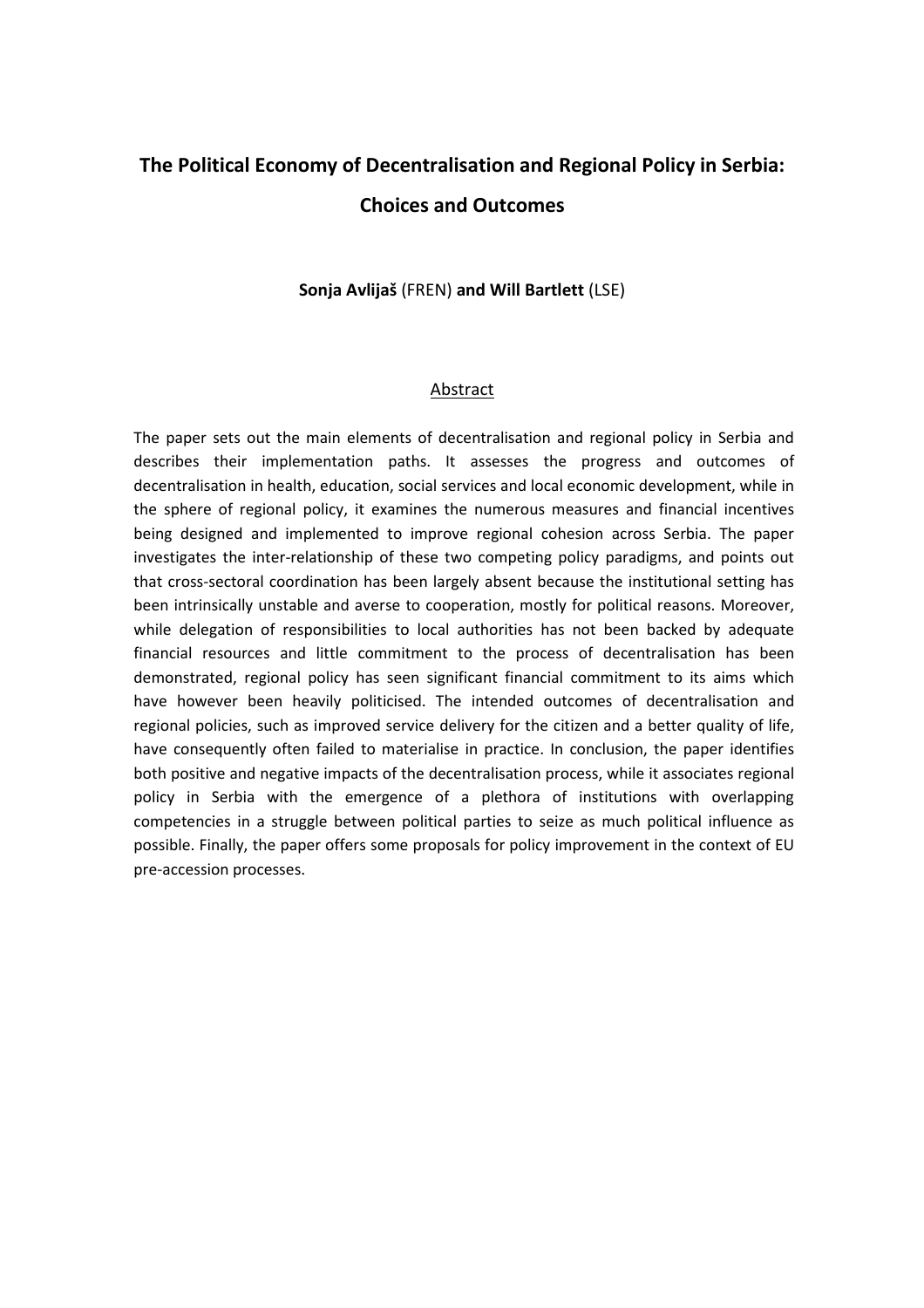## **Introduction**

A growing interest in decentralisation in transition countries has accompanied the process of democratisation and economic transformation that has taken place in these societies (Bardhan, 2002; Meurs, 2008). There have been several motives for decentralisation, the design of which has varied depending on the political interests involved. Firstly, decentralisation of public authority has been carried out in some countries in order to ensure a better fit between local governance and local preferences, especially in countries with heterogeneous preferences due to cultural, religious and ethnic divisions. Secondly, decentralisation has been an element of the process of marketisation in transition economies, contributing to a weakening role of the central state in economic and social affairs. Thirdly, decentralisation has been associated with democratisation, widening the scope of political participation from central to local level. Whatever the reason, decentralisation is almost always the outcome of political choices and the interplay of political and economic interests of the decision making elites.

While for some services, the matching of local preferences may be best achieved by local authorities, for other services which have larger scale economies the central government may be the more effective provider. For these reasons responsibility for different service functions is usually shared between different levels of government. However, decentralisation may fail to improve the delivery of public services if not accompanied by effective fiscal decentralisation. Due to both political interests and to fiscal constraints of the central government, administrative decentralisation has often not been accompanied by fiscal decentralisation, thus reducing the capacity of local administrations to achieve the main aims of decentralisation.

In addition, an intermediate level of government at the regional level is often involved, giving a further layer of complexity to the relations between central and sub-national units of government. Often the interests which motivate the policies of decentralisation may be quite different to those which motivate the establishment of regional levels of government. In South East Europe (SEE), the latter has been stimulated by the preparation of the countries for entry into the EU regional policy framework, an important element of the pre-accession process, and has thus been an element of the wider Europeanisation of regional policy in these countries (Bache, 2011). New 'statistical' regions have been created at an intermediate level in several countries, for the purpose of monitoring the use and effectiveness of EU regional cohesion funds, although in most cases their role in the administrative structure has not been defined. It should be noted that this regionalisation process is quite distinct from the earlier process of decentralisation which mainly emphasised the transfer of responsibilities for public services from the central to the municipal level.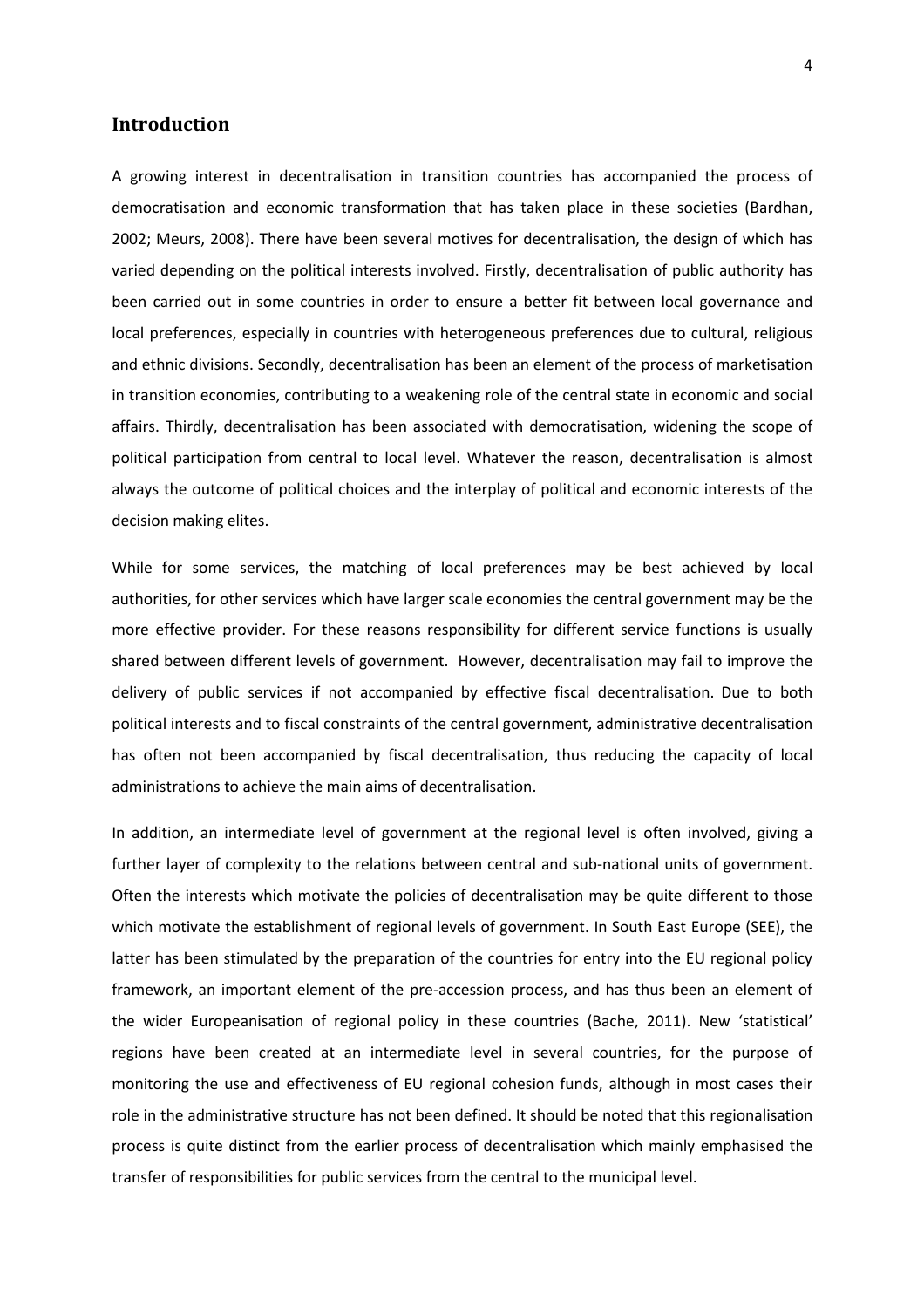This paper aims to assess some of the social and economic impacts of decentralisation and regional policy in Serbia, and to investigate the relationships between the two processes. It provides a political economy analysis of the interests and driving forces which have been behind their introduction, as well as their inter-relationship as competing policy paradigms, while also identifying potential areas of complementarity. The study is based on literature review and qualitative research interviews. It concludes with a commentary on the adopted policies and some proposals for policy improvement in the context of EU pre-accession processes. The next section sets out the policy framework for decentralisation and regional policy in Serbia, and in section 3 a brief review of some of the relevant literature is presented. Section 4 discusses the outcomes of the decentralisation process based on the findings of our qualitative field research, while section 5 analyses the outcomes of regional policy. In section 6 we analyse the interaction of the two polices. Our conclusions are presented in the final section.

## **The evolution of policy on decentralisation and regional development**

Over the past decade, the Serbian government has demonstrated strong commitment to policies of decentralisation, which is intended to result in better service delivery at the local level, a reduction of regional disparities and greater social cohesion. From 2002, the process of decentralisation resumed<sup>1</sup> with the passing of a Law on Local Self-Government in line with the European Charter of Local Self-government<sup>2</sup>. Since then, many strategic documents have highlighted the large geographic disparities in citizens' access to public services and opportunities for local economic development, including the Poverty Reduction Strategy paper of 2003<sup>3</sup>, the National Economic Development Strategy 2006-2012<sup>4</sup>, and the Regional Development Strategy 2007-2012<sup>5</sup>. These documents have identified underdevelopment as a multidimensional problem, and have advocated cross-sectoral coordination between policies, which is supposed to bring decision making closer to the citizen and result in greater regional cohesion and better quality of life in all parts of Serbia. In the context of Serbia's accession to the EU, one of the most important and current strategic documents has been the Stabilisation and Association Agreement (SAA), which was signed between the EU and Serbia in

 $\overline{a}$ 

<sup>&</sup>lt;sup>1</sup> Within the former Yugoslavia public administration under the umbrella of the ideology of 'self-management' had been quite extensively decentralised (Bartlett 1985). With the break-up of the country in 1991-2, this system was replaced with more centralised arrangements designed to consolidate state power in each of the newly created successor states. This happened in Serbia as well (within FR Yugoslavia composed of Serbia and Montenegro) under the Milošević regime.

 $2$  The European Charter of Local Self-government was adopted by the Council of Europe, to which Serbia gained accession in 2003.<br><sup>3</sup> http://www.nrsp.cov.rs/

http://www.prsp.gov.rs/download/2.%20PRSP%20-%20Main%20text.pdf

<sup>4</sup>http://www.prsp.gov.rs/download/SKUPSTINA-NSPRS.pdf

<sup>&</sup>lt;sup>5</sup> http://www.decentralizacijasrbije.net/uploads/file/strategija\_regionalnog\_razvoja.pdf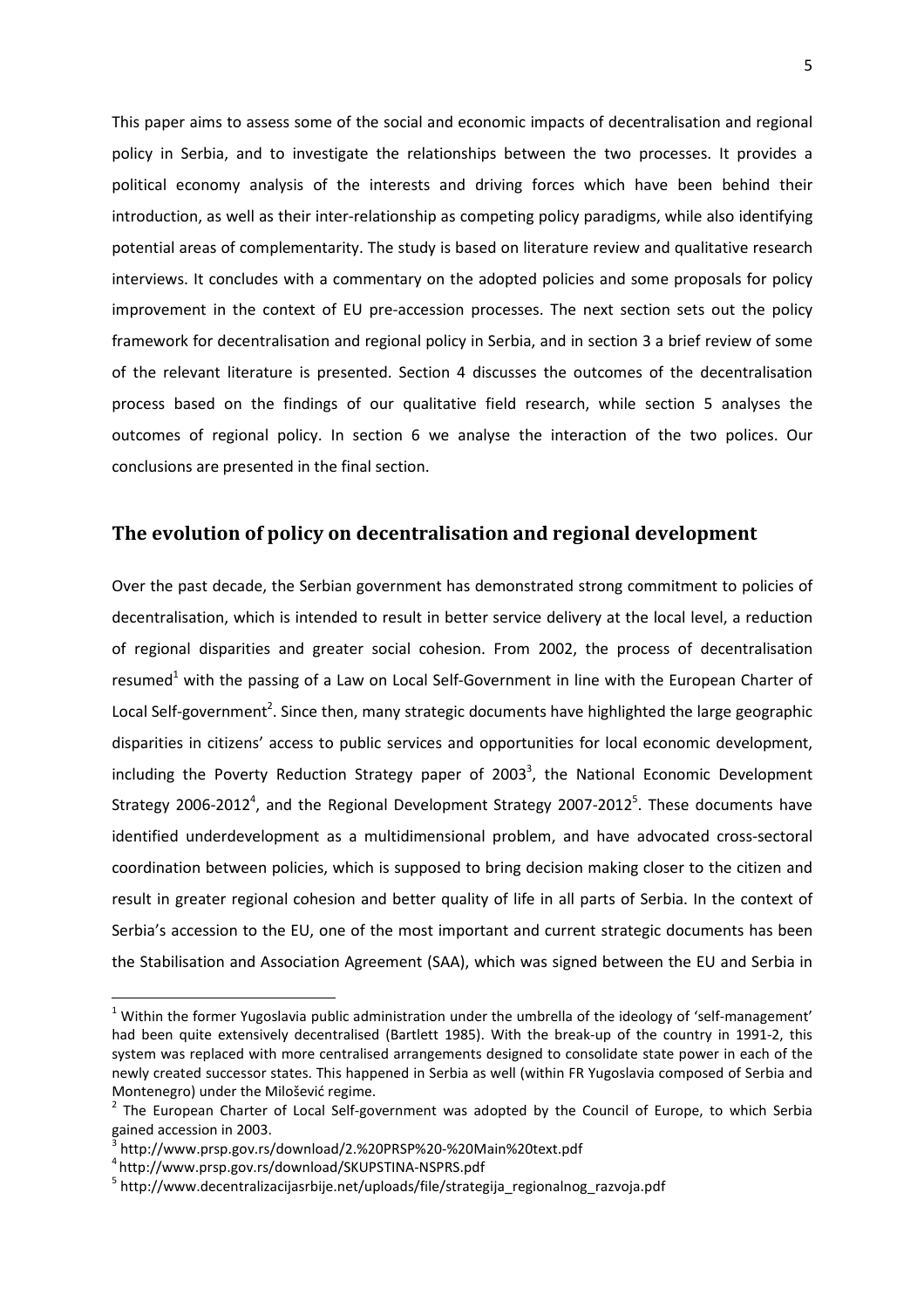2008. The SAA provided a framework for the development of Serbia's National Programme for EU Integration (NPI), which identifies the reduction of regional socio-economic disparities as a high national priority. A National Investment Plan (NIP), set up as part of the 2006 pre-election campaign, allocates funds from privatisation to municipalities for investment in local infrastructure.

Following the creation of this wide-ranging strategic framework, several laws have been adopted over the last five years which have delegated many responsibilities to local authorities. Legislation on financing local self-government was adopted in 2006<sup>6</sup>, while legislation on territorial reorganisation<sup>7</sup>, and local elections was adopted in December 2007. New programmes were developed to enhance the performance and efficiency of local government, in particular in dealing with citizens' requests. The new Law on local elections exempts minority parties from the legal threshold of 5% normally required for political parties to enter local assemblies, a provision which was applied in the May 2008 local elections. The law also sets the scene for joint implementation of decentralisation and regional development policies by central and local authorities. However, the cross-sectoral coordination advocated within the strategic framework has been largely absent because the institutional setting has been intrinsically unstable and averse to cooperation, mostly for political reasons. Moreover, the rather insignificant budgetary allocations to decentralisation suggest a lack of policy commitment, while the wide discrepancy between words and actions raises doubts about the real priorities of the Serbian government. The intended outcomes of these reform processes, such as improved service delivery for the citizen and a better quality of life, have consequently often failed to materialise in practice.

In order to carry out their expanded functions, local self-governments require sufficient funds. Consequently, the financial capacity of local self-governments has been strengthened since 2001 in comparison to the 1990's. They have become more reliant on own sources of revenues and in charge not only of financing current expenditures, but also of investment in infrastructure, attraction of investors and local economic development.

A major milestone was the adoption of the 2006 Law on Financing Local Self-Government<sup>8</sup>, which determined the own revenue sources for local self-governments and established transparent criteria for transfers from the central government, something which had previously been conducted arbitrarily, and often based on political affiliations<sup>9</sup>. Under this law, municipalities derive their

l

<sup>&</sup>lt;sup>6</sup> The Local Self Government Finance Law took effect in January 2007 (Official Gazette of Republic of Serbia, No. 62/2006)**.** 

<sup>&</sup>lt;sup>7</sup> The Law on Territorial Organisation of Serbia (Official Gazette of the Republic of Serbia 129/07)

 $^8$  Official Gazette, no. 62/06, Government of Serbia

 $<sup>9</sup>$  The Law came into effect on 1 January 2007</sup>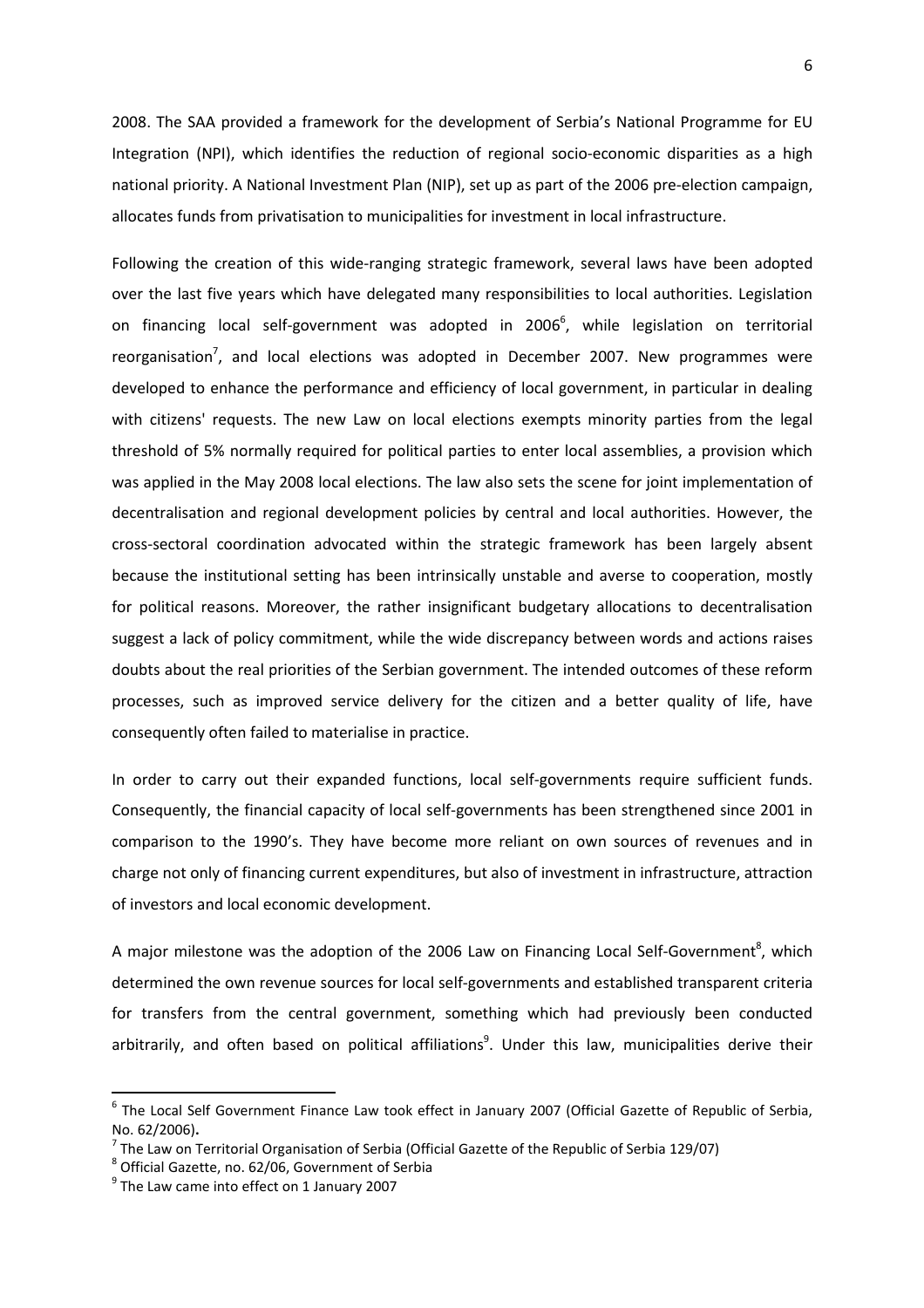revenues from four principal sources: (i) local taxes imposed at locally-determined rates, (ii) shared taxes, imposed at centrally determined rates and shared - in whole or in part - with the municipality in which they are collected, (iii) non-earmarked intergovernmental transfers, and (iv) earmarked intergovernmental transfers.

The biggest innovation of this Law was the concession of the property tax to local authorities. Although the property tax is yet to be reformed, as a result of this concession own revenues increased on average from 20 per cent of all revenues in 2004 to 38 per cent in 2008, albeit with significant differences between the poorer and richer municipalities whose dependence on transfers varies between 10 and 70 per cent of their budgets (SCTM, 2009). The largest increases in taxes came from the fact that local self-governments expanded their database on property and thus managed to increase the pool of tax units.

However, the implementation of this fiscal decentralisation has not proceeded smoothly. A proposed Law on Public Property, intended to replace the 1995 law which took property away from local self-governments and extensively discussed over the past five years, has still not entered parliamentary procedure. Some stakeholders find it difficult to conceive of effective decentralisation without having local property owned by the towns and municipalities, which is also linked to the contentious issue of restitution. Local administrations face lengthy procedures to obtain permission from the central government to lease land to foreign investors, or to make any other change in the use of public property. Often, the Ministry does not even reply to requests for changes in the use of local state property, and when they do reply the requests are often refused.<sup>10</sup>

#### *Regional policy*

 $\overline{\phantom{0}}$ 

More recently, the Serbian government has introduced a regional policy perspective into the local socio-economic development efforts, leading to the adoption in July 2009 of the Law on Regional Development<sup>11</sup>. The Law defines the names of regions, regulates the method of defining the districts which constitute a region, the method of defining local government units which constitute a district, development indicators, the classification of regions and local government units, the nature of development planning documents, the subjects of regional development, and the measures, incentives and financial resources for the implementation of regional development policy.

The Law on Regional Development was adopted following two years of public debate. It envisaged establishment of a complex and diluted set of new institutions which lacked clearly defined

 $10$  Interview with the Office of the National Council for Decentralisation, July 2010

<sup>&</sup>lt;sup>11</sup> Official Gazette, no. 51/09, Government of Serbia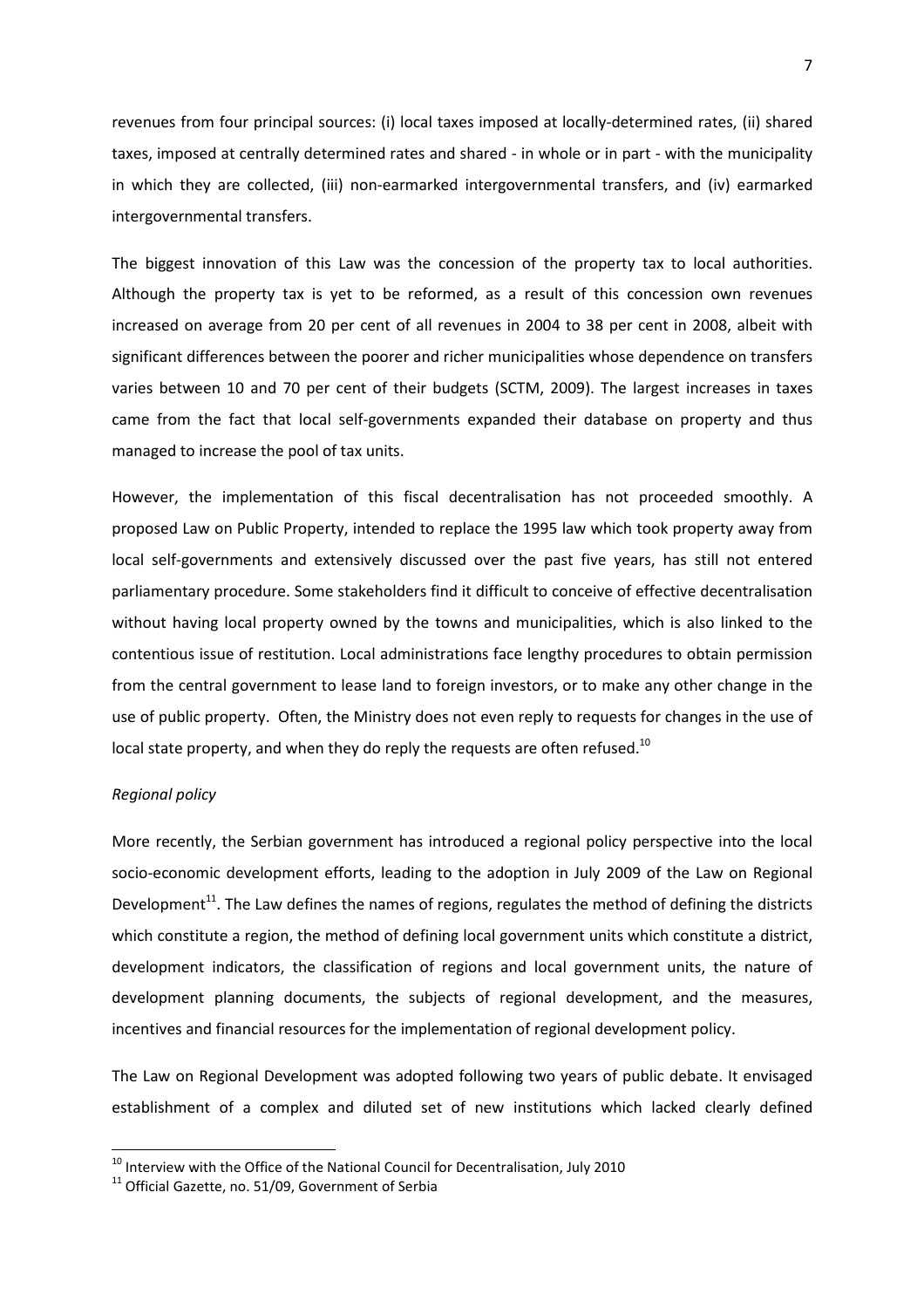competencies (Knežević, Jeremić, and Avlijaš, 2009), but which are expected to administer funds directed towards regional development, including EU funds. The institutions envisaged by this law included, but were not limited to, the National Council for Regional Development, the National Agency for Regional Development, Regional Development Councils, Regional Development Agencies and Regional Associations. Local self-governments, which are the only existing sub-national units of government, were not recognised by this Law as pivotal stakeholders. In this sense, this Law can be characterised as creating a parallel system for the absorption of EU funds and the management of state aid in addition to the system created by the part of government in charge of the EU accession agenda.

The Law on Regional Development spurred much public discussion on whether regionalisation, and the establishment of a middle tier of sub-national government, was a necessary step in EU accession. This occurred since this Law made the Statistical Office of the Republic of Serbia responsible for the introduction of the Nomenclature of Units for Territorial Statistics, also known as the NUTS regions, which are statistical units at which regional policy is to be planned, executed and monitored for the purpose of assessing and reporting on the effectiveness of the use of EU cohesion funds. The law introduced seven NUTS2 regions in Serbia, but an amendment to the law introduced in April 2010 reduced the number to five through the joining together of two regions in the east of the country, and two in the west which had previously divided the Sandžak area<sup>12</sup>. The change was made following protests from the Bosnijak ethnic minority political parties based in Novi Pazar. The introduction of NUTS regions was highly contentious as it was understood by many in the policy making community as the first step towards the regionalisation of the country, even though regionalisation is in reality not necessary for EU accession, as many EU countries remain unitary to this day.

It is unclear whether the EU or the Serbian institutional setting should take the blame for this miscommunication over Serbia's responsibilities in the process of EU accession. The EU has certainly contributed to the confusion by helping to set up and support regional development agencies (RDAs) during the past decade, thus creating an impression that these agencies were necessary institutions and that they would be in charge of EU cohesion funds when the time comes. However, since regionalisation is a politically contentious topic in Serbia, following two decades of secessions of republics and provinces, as well as the perpetual turmoil related to the maintenance of the country's territorial integrity, the regionalisation discourse can lead to significant gains for the domestic political elites. Thus, we can argue that some domestic politicians have had much to gain by spinning

 $\overline{\phantom{0}}$ 

<sup>&</sup>lt;sup>12</sup> The five NUTS 2 regions are Vojvodina, Belgrade, Šumadija and Western Serbia, Southern and Eastern Serbia, Kosovo and Metohija.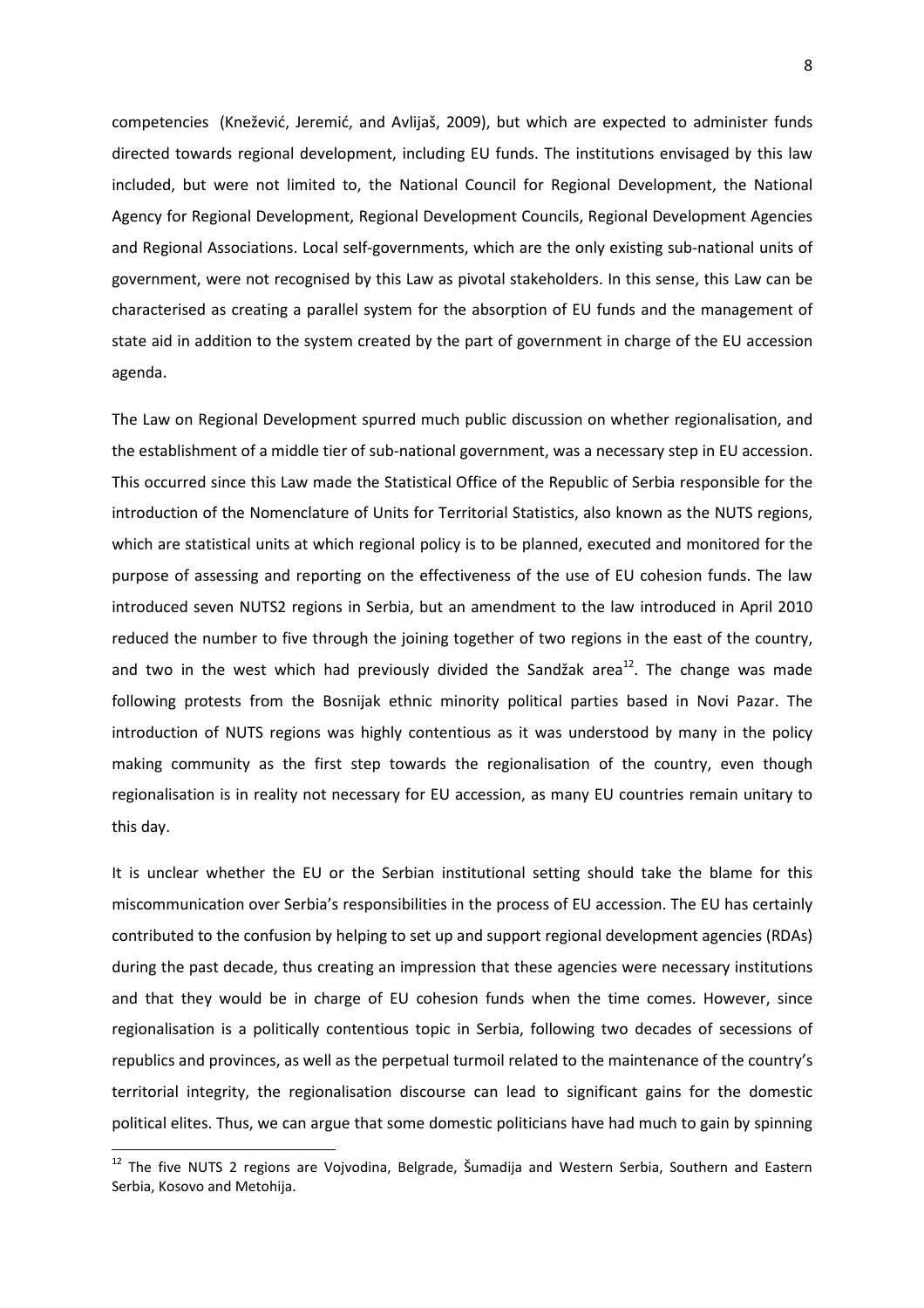the discourse of EU accession towards regionalisation, and that the "miscommunication" with the EU fulfilled a political purpose.

As a result of these processes, the concepts of regional policy and regionalisation have started to be used interchangeably in Serbia, both within the media as well as the policy making community. It has also been perceived by many stakeholders as a necessary step for the reduction of regional disparities, and even a panacea for regional development. As a response to the most recent regionalisation debates the government established a National Council on Decentralisation in 2009 as a policy body with 17 members including Ministers, Mayors and other politicians. Its mission is to come up with a strategy for the administrative decentralisation and territorial reorganisation of Serbia, although this is in fact a misnomer as its agenda is to produce a strategy for the political regionalisation of Serbia. As a result of this initiative, further linguistic confusion was added to the regional policy discourse, as the terms decentralisation, regionalisation and regional policy have begun to be used interchangeably. Finally, the former Minister of Economy and Regional Development, and leader of the G17+ political party, Mladjan Dinkić, responded to the new trend of regionalisation by founding a new political party, United Regions of Serbia, in June 2010 with the central aim of its agenda being regionalisation, which it claims to be a necessary step for EU integration.

The above described discourse can be characterised as a struggle between various members of the minority government over control of EU regional and cohesion funds. Within the EU as a whole only 36.9 per cent of all EU cohesion funds are managed by sub-national institutions, which mostly occurs in countries with very strong and accountable regional governments such as Germany, Italy and Spain (Mirić, 2009). Furthermore, the Instrument for Pre-Accession Assistance (IPA), a programme which assists Serbia in its process of EU integration, is being implemented as an exercise in the absorption of EU cohesion funds, channelled through the Ministry of Finance. Nevertheless, although the IPA funds will be managed entirely by the central government, regional levels of government will not be outside this process as they will be the most important recipients of these funds.

Concurrently, the process of accreditation of the Decentralised Implementation System (DIS) of EU funds is also taking place in the Ministry of Finance, which is supposed to result in the decentralised management of EU funds, i.e. the passing of responsibility over funds management from the EU delegation to the Serbian Ministry of Finance. The fact that the word "decentralised" has found its way into this process as well has again led to some confusion on whether these funds will be administered by sub-national units of government, although that will certainly not be the case.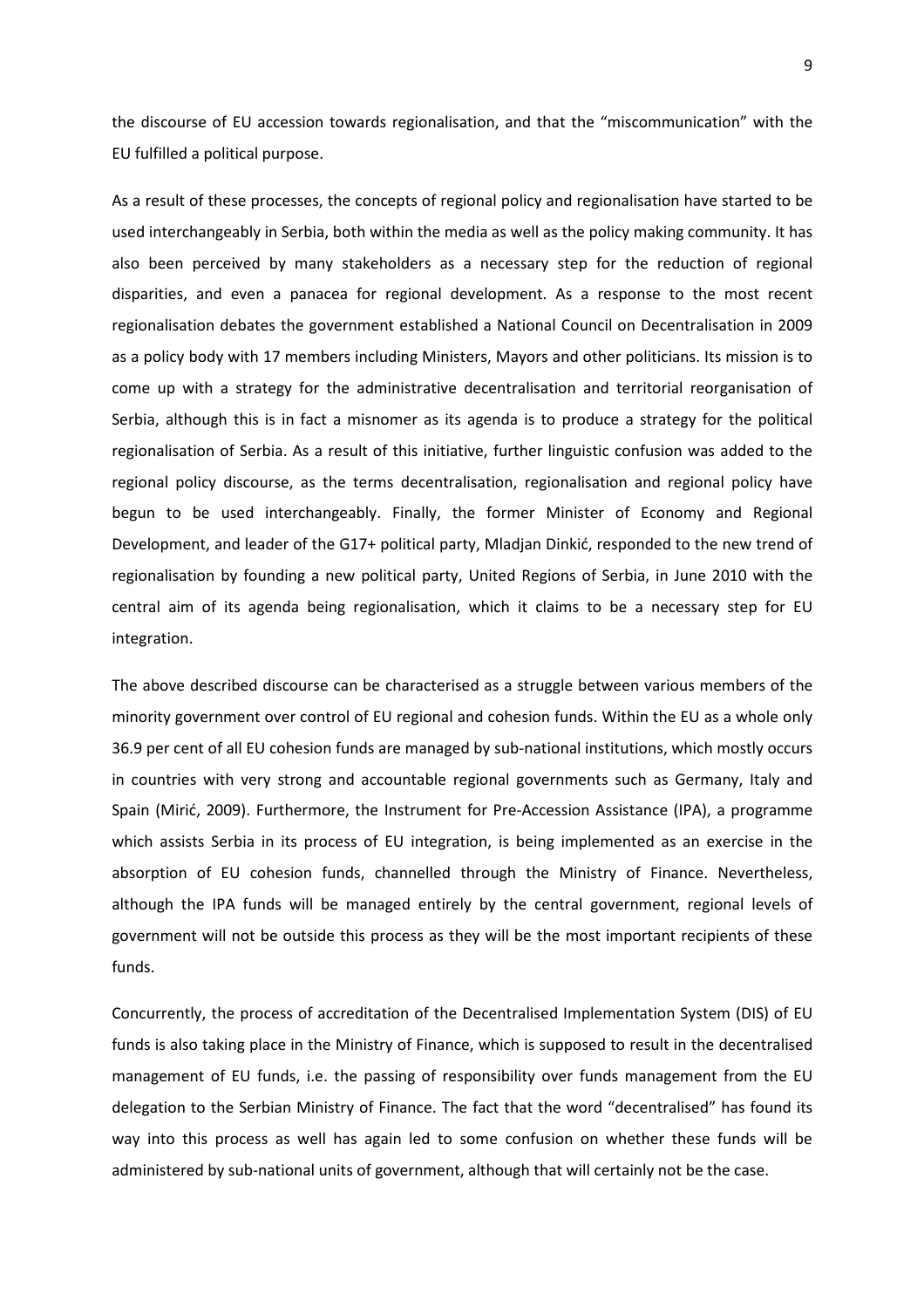In conclusion, regional policy in Serbia during the 2000's has been entirely driven by the central government while local self-governments, as the only existing sub-national units of government, have played only a marginal role in the process whose pace has often been dictated by local political affiliations with the central government. The institutional setting, characterised by a power struggle between the different members of the minority government (one side being in charge of the EU accession agenda, and the other in charge of regional policy), has created a complex environment for the implementation of regional policy and a set of parallel institutions which are "expected" to administer EU funds. Furthermore, the recent introduction of regionalisation into the regional policy discourse points to the enormous significance of political economy in any process to which substantial financial resources are being allocated (or are expected to be allocated).

#### *Donor Efforts*

l

Various multilateral and bilateral donors, in addition to the relevant government ministries<sup>13</sup>, have had a hand in developing or lobbying for policies related to decentralisation and regional development. Some of the donor funded projects have aimed to improve capacities of local authorities to implement development projects and attract investment, as well as to improve cooperation among neighbouring municipalities in an attempt to bring about a "natural clustering of regions".<sup>14</sup> Other donor initiatives have been directed at the strengthening of the central government's capacities to participate in and administer the funds for regional and local development.

The Standing Conference of Towns and Municipalities (SCTM) is the national association of local authorities in Serbia and as such, the most relevant representative of local stakeholders. Its scope of work includes implementation of projects of local relevance with foreign donors, and training of local administrations for improved service delivery. It has been active in representing and protecting local self-government interests in the decentralisation discourse, both within the sphere of fiscal decentralisation as well as administrative decentralisation.

A European Union financed Exchange programme is being implemented through SCTM in Serbia since 2006 through three phases, of which the current one ends in March  $2013^{15}$ . The programme's aims have been to strengthen capacities of local self-governments and to further implement the

<sup>&</sup>lt;sup>13</sup> The Ministry for Economy and Regional Development has overseen the regional development policy; while the Ministry of Public Administration and Local Self-Government has been in charge of decentralisation policies

<sup>&</sup>lt;sup>14</sup> Interview with European Movement in Serbia, October 2010

<sup>&</sup>lt;sup>15</sup> Exchange 1 was financed from EU's CARDS programme, while Exchange 2 and 3 have been financed from IPA funds.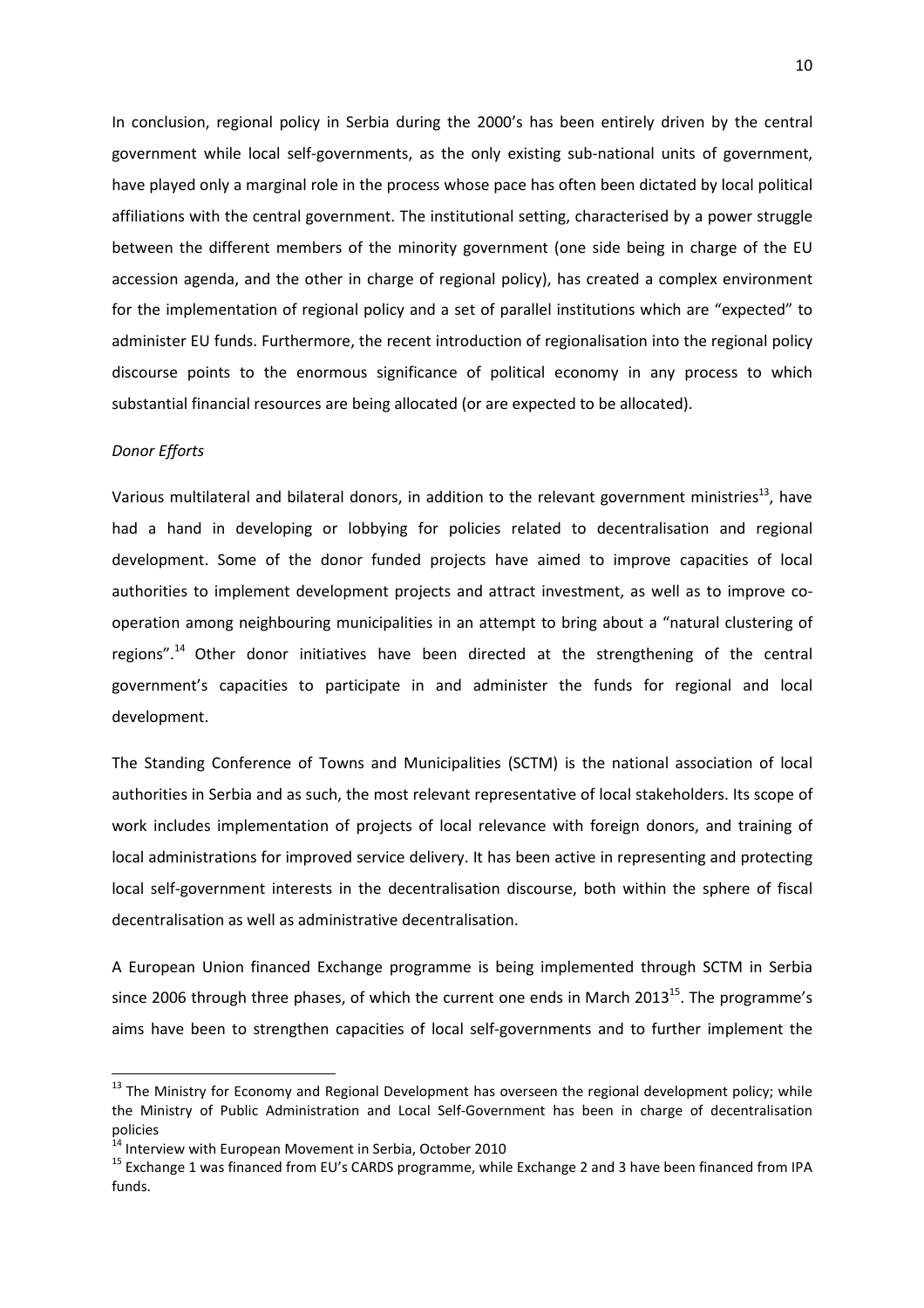decentralisation process in accordance with EU standards. It consists of support for municipal financial management, building capacities of the SCTM to train municipalities, as well as a grant scheme which supports innovative local level initiatives directed at improving quality of life in local communities.

More generally, the EU supported Serbia through the CARDS programme during the years from 2000 to 2006 with funding of €1.39 billion, implemented by the European Agency for Reconstruction (EAR). Local and municipal government development received 10% of the total funds, while the rest was allocated to the energy sector, economic growth and enterprise development, border management, transport, and health, through various projects which also supported institutions and structures such as SCTM and the RDAs. In 2007, the EU introduced a new financial assistance programme known as the Instrument for Pre-accession Assistance (IPA) for the period 2007-2013. As a potential candidate country, Serbia is able to use IPA components I and II (institution building and cross-border cooperation), and will be eligible for its other components, including regional development, once Serbia becomes a Candidate Country (Knežević, 2010). The EU's role in Serbia has involved and required both the strengthening of local authorities as well as the central government, particularly due to the need for central authorities to programme and administer EU funds.

The World Bank has also played a significant role in decentralisation and regional development policies. Its project on "Delivery of Improved Local Services" (DILS) of a US\$46.4 million loan was launched in the spring of 2009 and it will last until 2012. The goal of the project is to pass competencies to local authorities in the spheres of education, health and social protection, but the responsible counterparts are in fact Ministry of Health, Ministry of Education and Ministry of Labour and Social Policy. The health project is the most advanced and is about to apply per capita financing in primary health care services, while the least advanced is education.<sup>16</sup> The World Bank is also concurrently implementing the "Bor Regional Development Project" (2007- 2012) with the Ministry of Economy and Regional Development as its main counterpart. This US\$43 million loan-based project provides financing and technical assistance to the Government of Serbia to reverse the decline of the county of Bor through the privatisation of the traditional mining industry and the diversification of the local economy. The project has two main objectives: (i) tackling urgent environmental and social legacy issues arising from mining sector restructuring; and (ii) fostering new sources of economic growth and job creation in the region. However, because of the lack of sustainable local initiatives and absence of central government assistance to local self-governments,

 $\overline{a}$ 

<sup>&</sup>lt;sup>16</sup> Interview with official of the World Bank, Belgrade, July 2010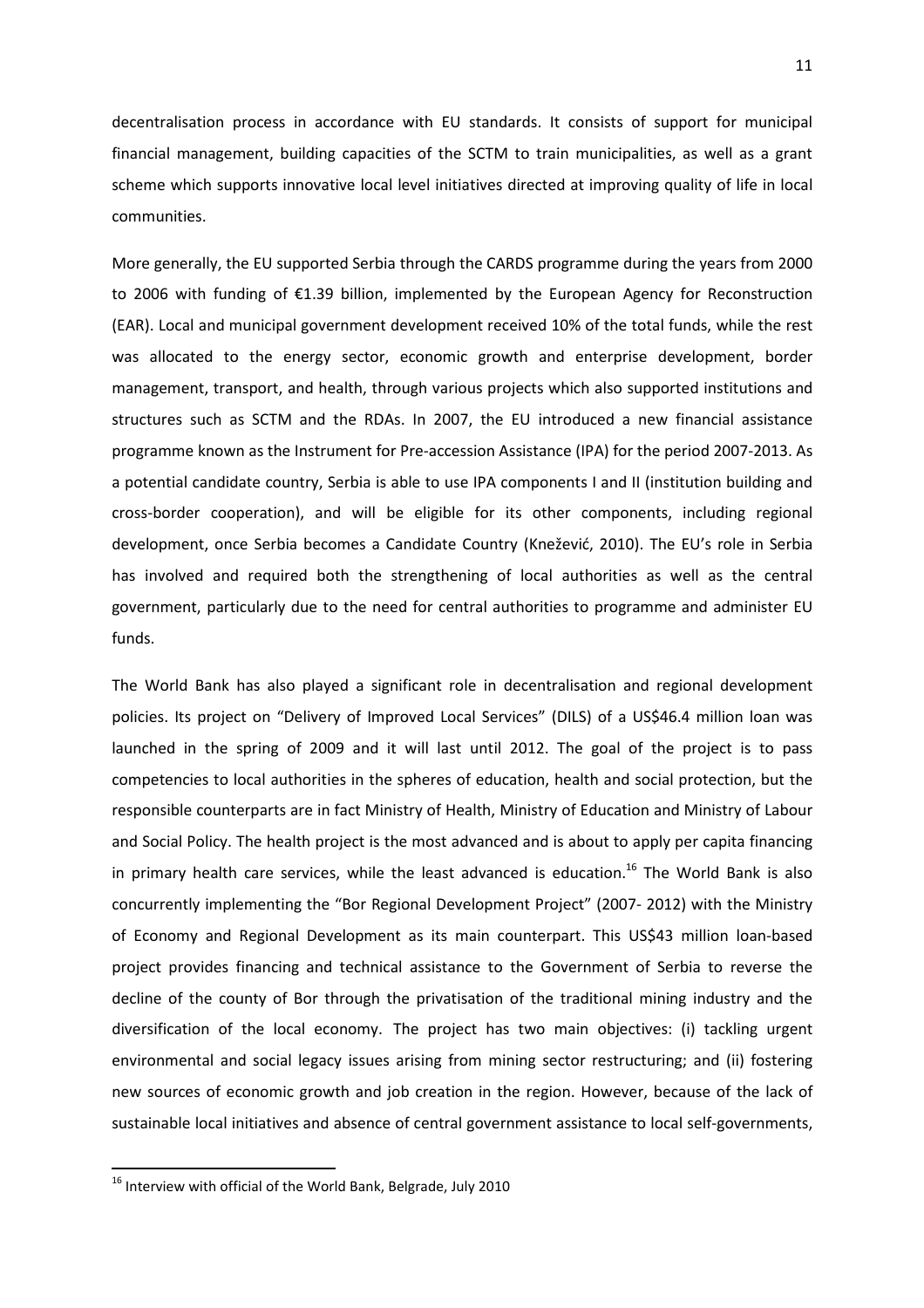which could improve the quality of local project proposals, absorption of project funds by local stakeholders has been very unsatisfactory to this date.

While the World Bank administers their projects through the central government and has focused on strengthening linkages between local and central government (which is understandable since they provide loans whose borrower is the central government), the USAID, which has also been one of the largest and most influential donors in Serbia since 2000, completely circumvents the central government and works directly with municipalities.

USAID has directed around US\$78 million to local economic development (LED) in Serbia since 2001. Its first programme, the Serbian Local Government Reform Program (SLGRP), targeted 84 municipalities throughout Serbia between 2001and 2006 assisting them to become more effective, efficient, transparent, and accountable to their citizens. SLGRP targeted municipal management to improve the capacity in areas such as information technology, financial management, communal enterprise management and public procurement. The programme also worked at the national level to support the SCTM and policy reform, particularly in the area of administrative decentralisation.

USAID's Municipal Economic Growth Activity (MEGA) project, which lasted from 2005 until 2010, established LED Offices in 32 municipalities to promote investment and support the local economy. The choice of locations was based on development potential and favourable political conditions, and consequently with the exception of the southern municipalities bordering Kosovo their focus has not been on the most deprived areas. They have sought to strengthen the capacities of the SCTM, and to improve the fiscal and financial capacities of municipalities. The MEGA project established the National Alliance for Local Economic Development (NALED) in 2006, whose mission has been to promote dialogue between local and central government, institutions and the private sector and thus create an enabling environment for the business community, increased investments and enhanced economic development.<sup>17</sup> USAID is continuing its activities in Serbia with a new project called Sustainable Local Development, which is being launched in 2011 and will continue until 2015, with an aim to further strengthen the fiscal and administrative capacities of a selection of Serbian municipalities in order to support local economic development.

USAID's LED approach has been to increase the role of the market and contribute to financial independence of local authorities from the central government. It has, for example, lobbied for the introduction of market oriented financing mechanisms for municipalities such as issuing municipal bonds, and the return of property to municipalities so that they would be able to guarantee their

 $\overline{a}$ 

<sup>&</sup>lt;sup>17</sup> Interview, USAID in Serbia, September 2010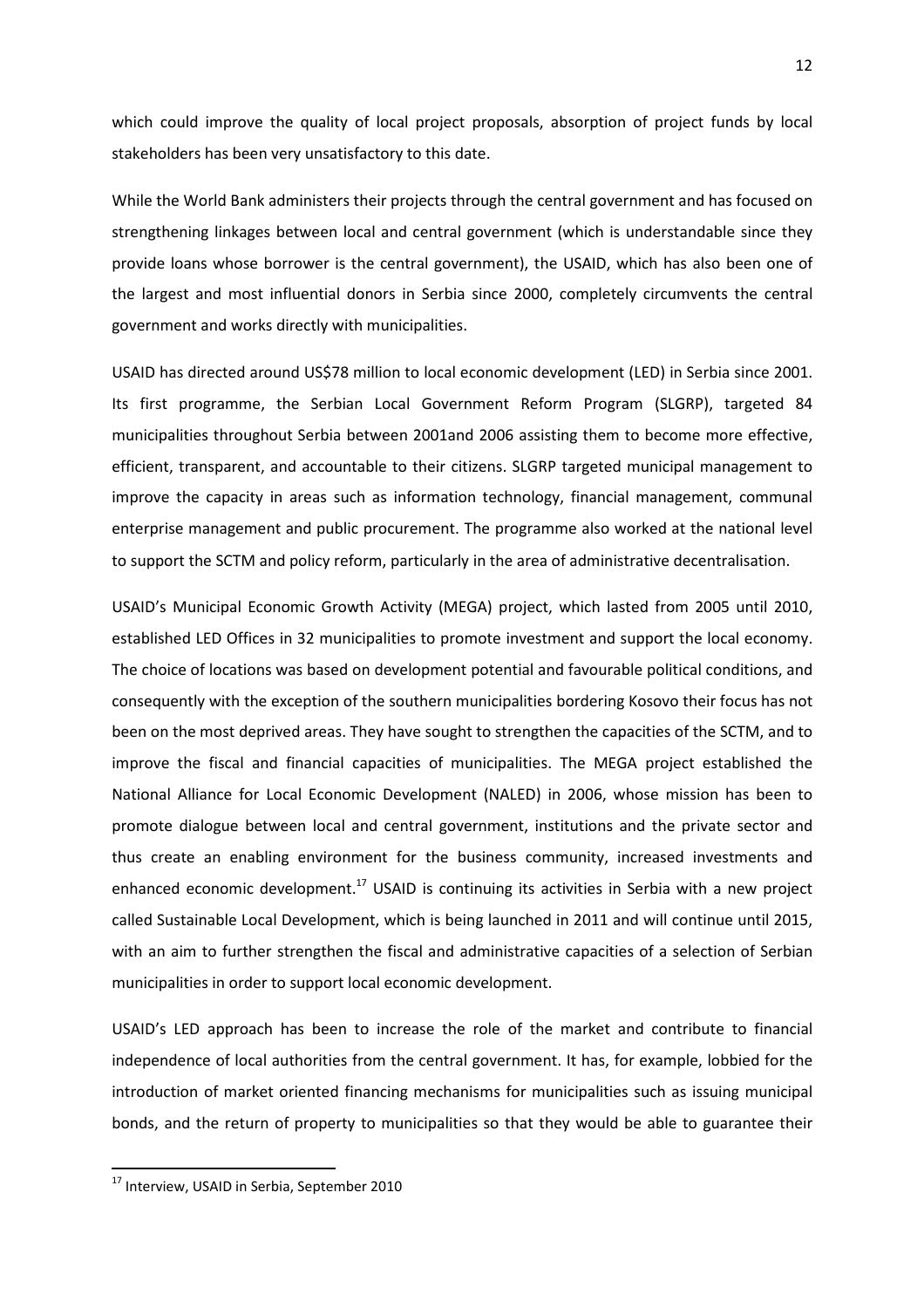own credit lines to financial institutions. However, the fact that the USAID has been selecting the best performing municipalities to work with may have had an un-equalising effect on local economic development across municipalities. From that perspective, USAID projects have been in collision with the declared central government policy of "giving the most to the least developed areas".

Finally, there have been other donor led initiatives, which have worked towards strengthening civil society organisations and grass roots movements in order to boost citizen participation and thus promote the principles of deliberative democracy (including USAID's US\$200 million Community Revitalization through Democratic Action project).

Given this wide range of approaches by donor organisations, it appears that efforts by the EU and the World Bank aimed at raising central government capacities to implement regional and decentralisation policies may have undermined and counter-posed other concurrent efforts by USAID to directly strengthen local capacities and promote bottom-up local economic development. Furthermore, it is the decision of the central government whether to accept aid or to implement reforms (and in the case of World Bank loans, whether to borrow in order to implement them) and consequently the introduction by donor organisations of decentralisation and regional development policies onto the central government's reform agenda has led to an increased role of the central government in these processes.

#### **Review of previous research studies**

As indicated above, decentralisation has been carried out in a number of transition countries in recent decades. Partly, this has been intended to accompany the process of marketisation, and to counteract the perceived influence of over-centralised state bureaucracies. A central aim of decentralisation has been to bring services closer to local people and their needs. According to the theory of fiscal federalism, decentralisation is preferred to central service delivery when tastes are heterogeneous as in the case of ethnically diverse societies, and when there are no 'spillovers' from one municipality to another (Oates 1972).

However, concerns have been raised that this theory is inappropriate for transition and developing countries in which the mechanisms of political accountability are not well developed, where corruption is prevalent, and where the 'capture' of local government by interest groups and local elites is a feature of the political culture (Bardhan and Mukherjee, 2000). In such cases decentralisation may lead to worse outcomes than the centralised system which it replaces, and the quality of local public services may worsen, rather than improve. Resources may be siphoned off into luxury consumption by the local elite, rather than invested in service improvement for the local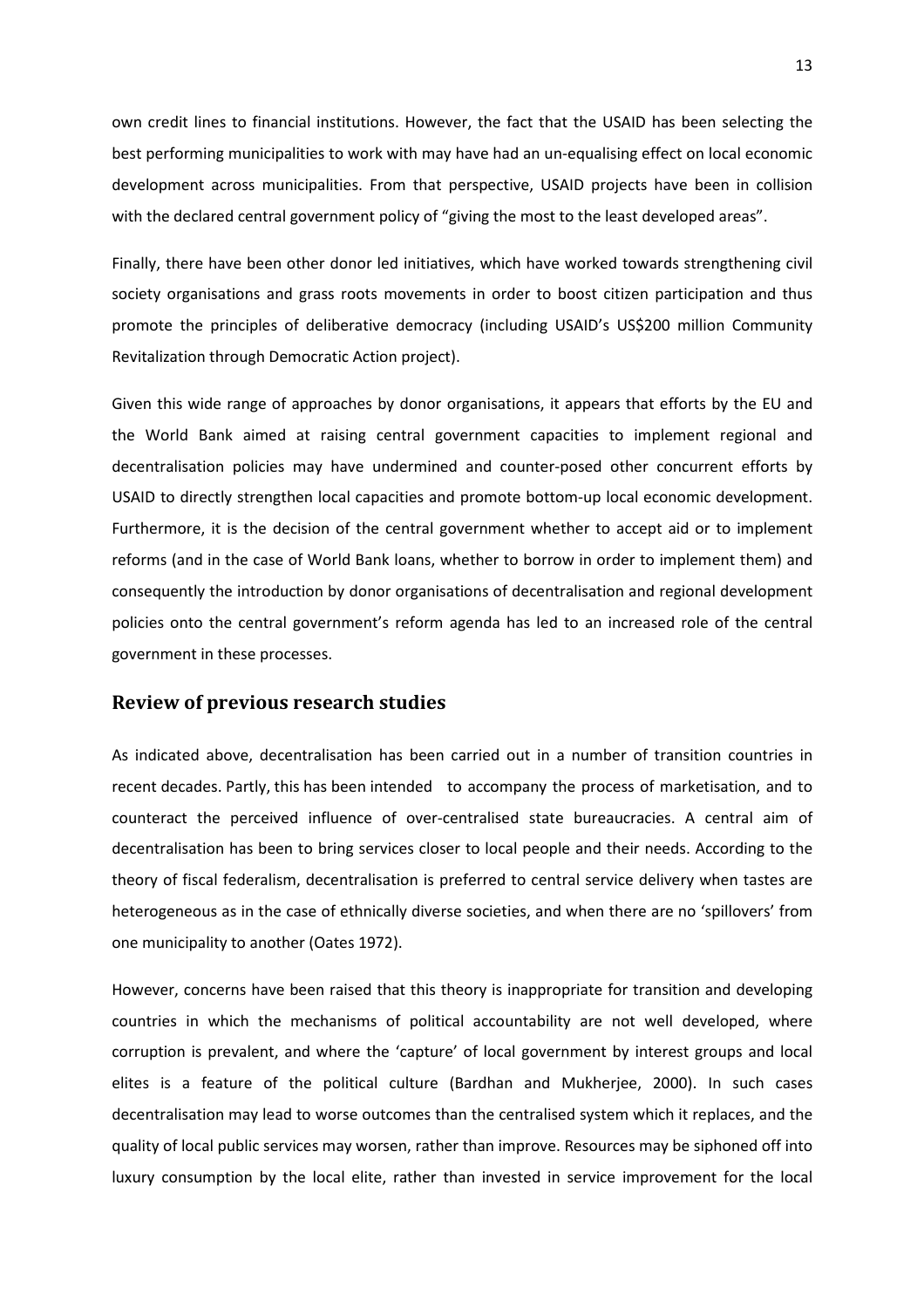population. For these reasons, it is important that decentralisation is accompanied by measures that strengthen local accountability, minimise the risks of corruption, improve the transparency of local government, and ensure that local people participate in service delivery.

In the case of Serbia, few studies have been carried out to evaluate the impact of either decentralisation or regional policy as a whole on local economic growth or improved service delivery to citizens. Nevertheless, several sector specific studies have assessed the policy processes linked to decentralisation. These assessments have been particularly dominant within the spheres of fiscal decentralisation prior to the 2008-10 economic crisis (e.g. Davey, 2005; Meekel, 2008), as well as decentralisation of social policy (e.g. Matković, 2006; Bošnjak and Stubbs, 2006). They have mostly focused on how the implemented decentralisation policies have faired against general EU recommendations and good practices from EU member states.

For example, Meekel (2008) argues that although the fiscal position of local governments in Serbia has improved over the last decade, local governments still need to enhance their cooperation and coordination in order to share best practices in fiscal management. Research efforts since the economic crisis have focused on the impact of the crisis on local finances in Serbia. For example, Avlijaš (2010) and Avlijaš and Molnar (2010) assess how cuts in expenditures have been translated into reduced delivery of local services and reduced investment into local economic development. Nonetheless, the methodology of these investigations was limited to collecting local stakeholders' subjective impressions, which made it difficult to disentangle the general effect of the economic crisis on local fiscal capacities from the effect of the temporary fiscal re-centralisation local governments experienced due to central government austerity measures.

Moreover, since the crisis the Standing Conference of Towns and Municipalities (SCTM), has produced several reports and guidelines, which address issues within the sphere of fiscal decentralisation, but has mainly focused on identifying gaps within the legislative framework rather than on impact assessment of the adopted laws and policies (e.g. SCTM, 2009; Nikolić et al, 2009). Furthermore, USAID's MEGA programme has produced a number of gap assessments in order to advocate for the strengthening of fiscal capacities of the local authorities (e.g. Levitas, 2010). However, most of these efforts have been donor-driven (USAID and EU) in order to set up baselines for projects, rather than being based on academic efforts to evaluate the impact of implementation of specific decentralisation policies on the quality of locally delivered services or local economic development.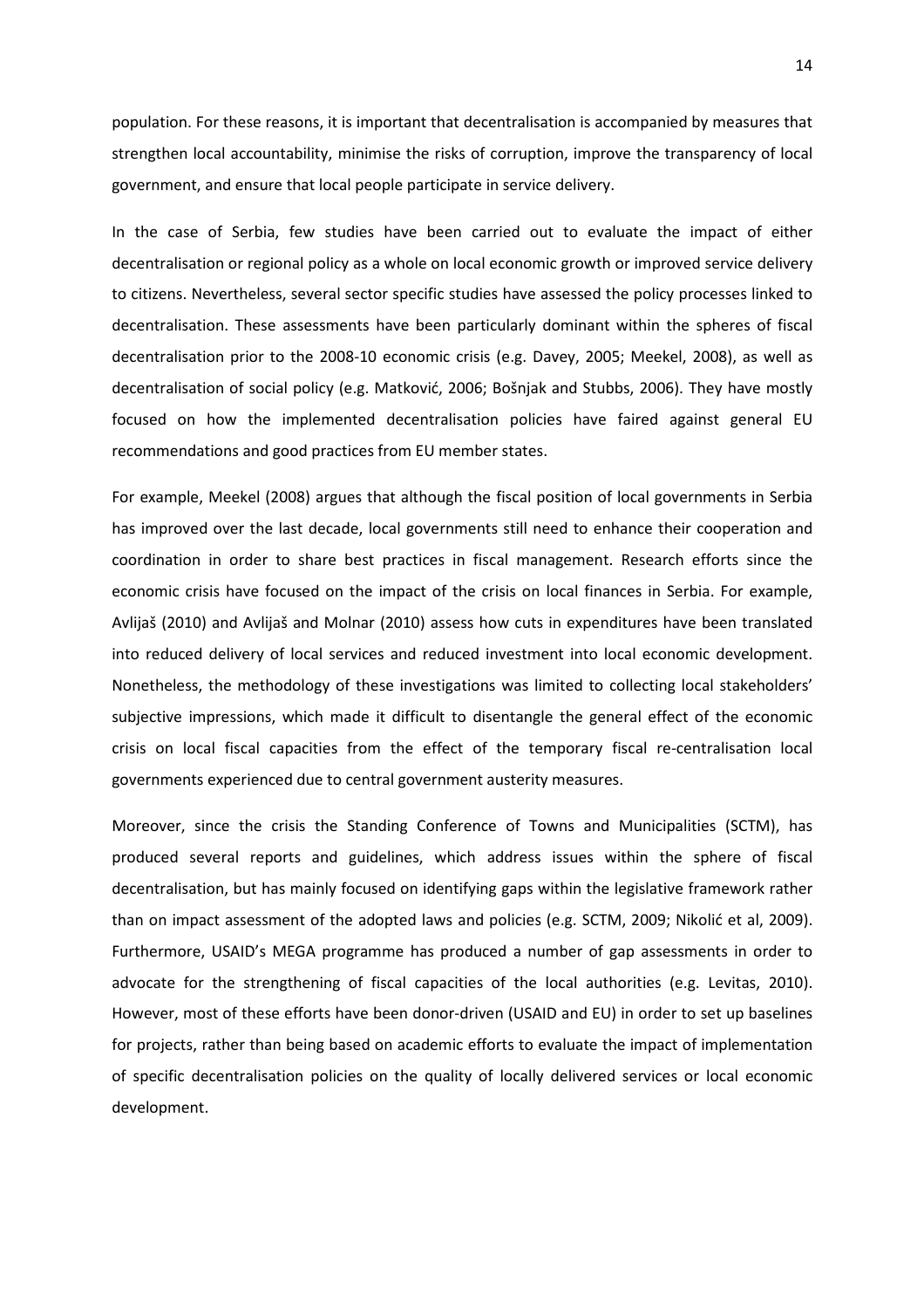Research which has focused on decentralisation of social policy has pointed to the need to keep cash benefits centralised, while social services undergo a process of decentralisation (Matković, 2006). However, since the process of decentralising social services is still in its infancy, there have been few efforts to evaluate the impact of decentralised social services on the quality of life of their users. Bošnjak and Stubbs (2006) point to the need for greater integration of decentralisation of social policy with the concurrent processes of deinstitutionalisation and diversification of providers of social services.

When it comes to regional policy, literature has mostly focused on describing Serbia's progress with EU integration, within which Serbia's *de jure* progress on regional policy has also been assessed (e.g. Mirić, 2009). The influence of Serbia's membership of the Council of Europe in 2002 on the development of policies towards decentralisation and regionalisation has been outlined by Kocić (2008). However, there have been no attempts at evaluation or appraisal of public investment projects, which remain unaccountable to the general public to this day.

#### **The outcomes of decentralisation: findings from field research**

As identified in section 2 above, decentralisation has picked up momentum in Serbia over the last decade and in particular over the last five years. Efforts to decentralise have reversed the centralisation which occurred during the 1990's, which was in turn a response to the political instability and secession of the former Yugoslav republics. This more recent process of decentralisation has been undertaken under strong auspices of international donors who have worked on strengthening local self-governments (including USAID, DfID, the EU and many others) and, as we have pointed out above has been backed by relevant legislative and strategic frameworks. Namely, strategic documents adopted since 2001 have taken into account the need to bring services closer to the citizen, while the legislative framework in many spheres has been changing concurrently through the increasing delegation of responsibilities to local authorities. According to the World Bank, "[d]ecentralization of responsibility for the delivery of services is a central component of sector strategies in health, education, and social welfare prepared by State level ministries, as well as critical to the reform of local public administration" (World Bank, 2008).

These newly established responsibilities (or returned competencies, if we compare them to the 1980's) have been assigned to local authorities mainly within policy spheres such as health, education, social service provision and local economic development. In addition, local selfgovernments have not only become responsible for activities which were previously in the realm of central authorities, but also for some newly established competencies, implying that local self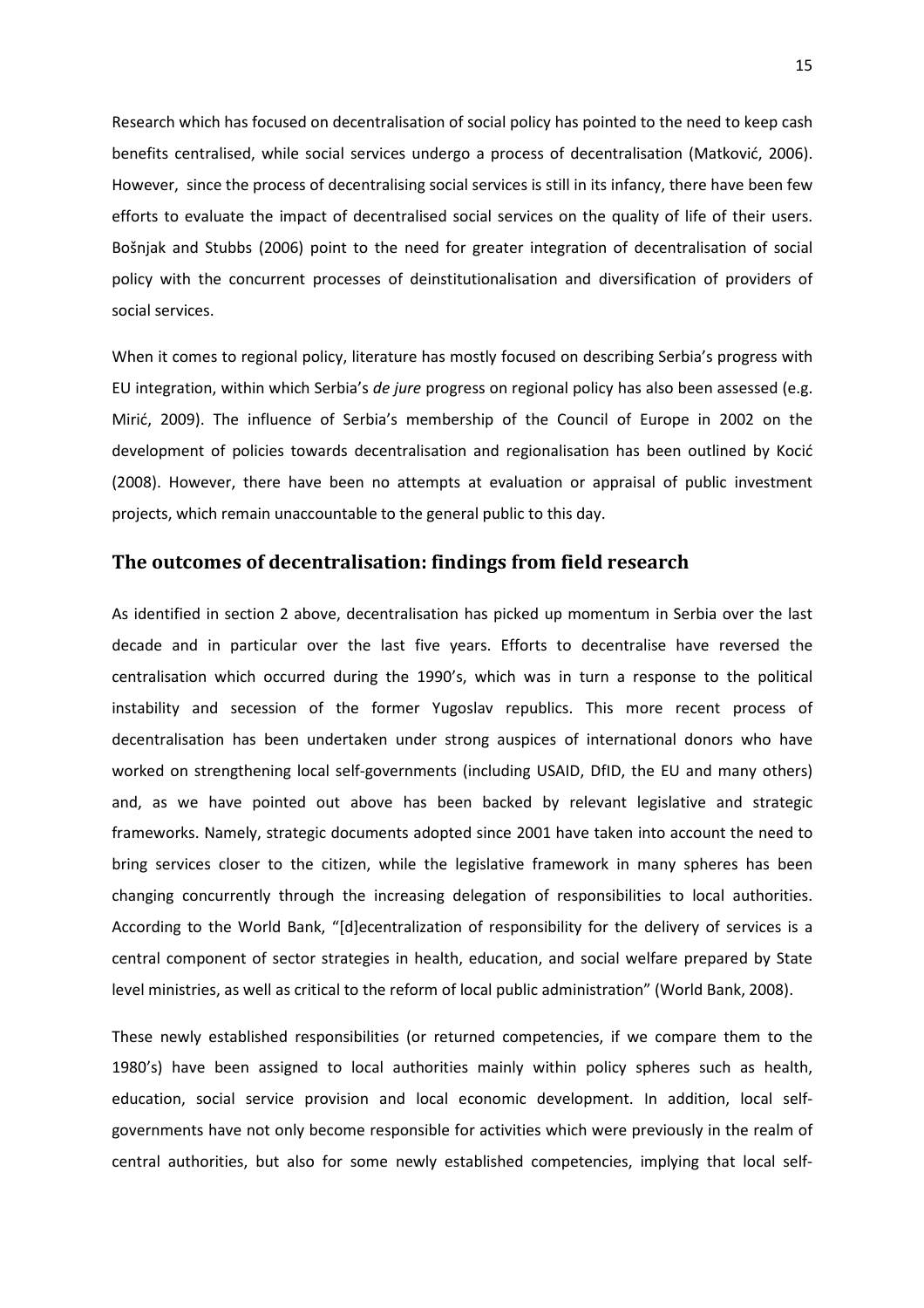governments have taken on a very significant proportion of the total reform burden. Yet, sources of finance for both old and new competencies have failed to adequately match the growing needs of local self-governments, and this has particularly been the case since the onset of the 2008 economic crisis in Serbia. Existing levels of decentralisation are therefore at different stages in these four sectors which we examine further in this section: health, education, social services and local economic development.

In health care, efforts to decentralise are reflected in local self-governments becoming founders of primary health centres since the adoption of the 2005 Health Protection Law<sup>18</sup>. As such, local selfgovernments have become fully responsible for the maintenance of the physical infrastructure and equipment of the health centres, as well as communal expenses such as heating, electricity and water, while staff salaries and medicines continues to be financed by the National Health Insurance Fund. Staffing needs as such are therefore determined centrally, while medication funding is based on refunds which the primary health care centres receive from the National Health Insurance Fund for their expenditures on drugs. Although local self-governments are responsible for the maintenance of health centres, the poorest local self-governments continue to be supported by the central government to ensure standard service delivery in primary health care. In addition, the municipalities are gradually taking over the management of the primary health centres, a process which should be finalised over the next two years. $^{19}$ 

Although Ministry of Health officials claim that this Law has given local self-governments an opportunity to decide on financing priorities in primary healthcare and to participate in health policy design, they also emphasise that local self-governments and primary health centres have not used this chance to influence policy<sup>20</sup>. On the other hand, the local level claims that this decentralisation was a strategic move of central authorities to get rid of expensive financial obligations related to investment in physical infrastructure and medical equipment, and that by passing this responsibility onto local self-governments without providing them with adequate sources of finance, no real decentralisation in decision making took place<sup>21</sup>. This is a particularly pertinent argument in the light of the fact that other ongoing reforms in health care have increased the costs of primary health care centres by obliging them to conform to national standards, which often do not take into account local level circumstances. Such practice is especially observable when specific items are prescribed as national standards, based on limited nationally set criteria such as population, without accounting

 $\overline{\phantom{0}}$ 

<sup>&</sup>lt;sup>18</sup> Official Gazette, no. 107/05, Government of Serbia

<sup>&</sup>lt;sup>19</sup> Interview, World Bank, Belgrade, July 2010

<sup>&</sup>lt;sup>20</sup> Interview, Ministry of Health, Belgrade, September 2010

<sup>&</sup>lt;sup>21</sup> Interview, Primary Health Care Centres in Kovačica and Svilajnac, Serbia, September 2010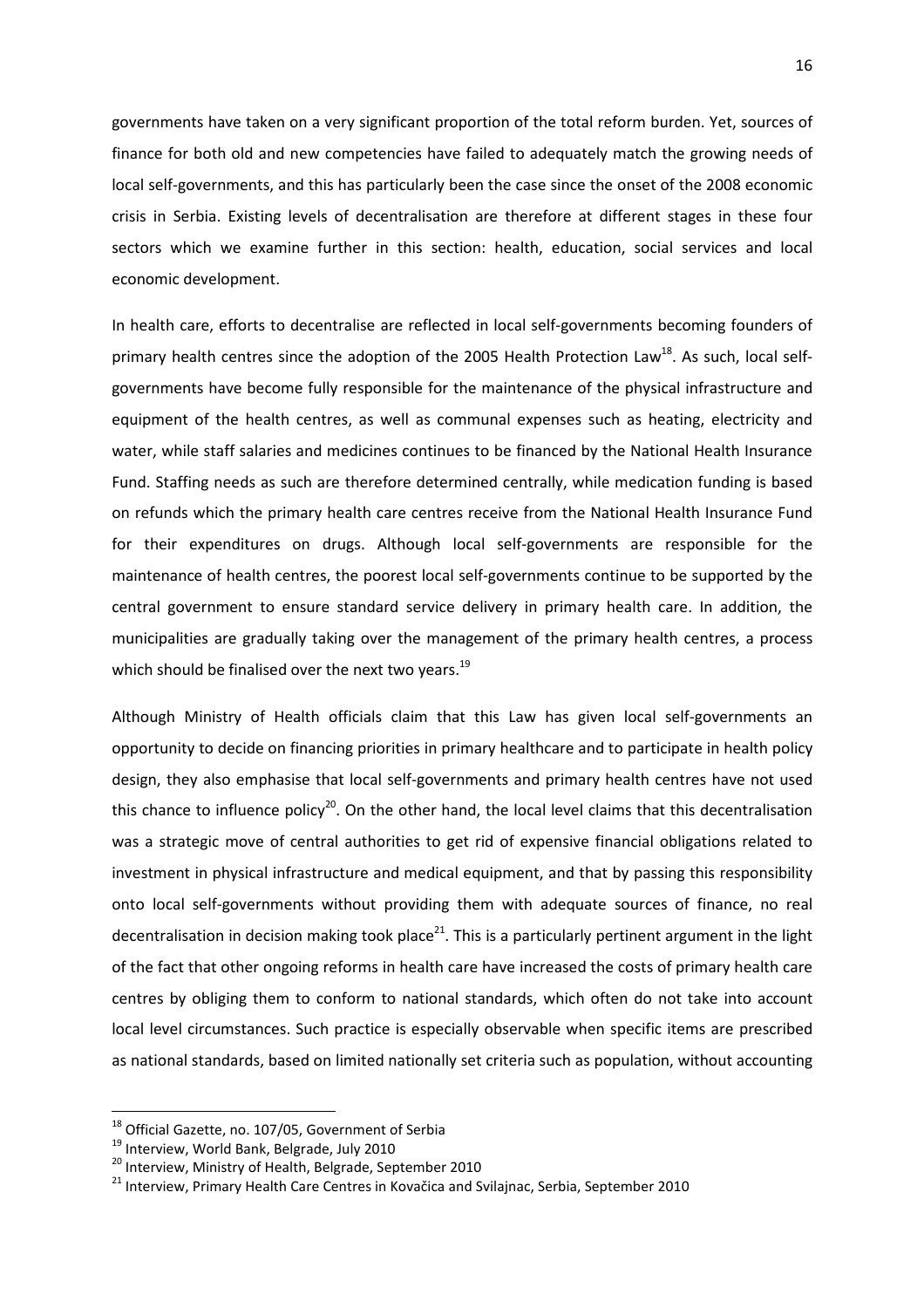for population density, or the geographical size of a municipality. For example, the municipality of Kovačica received a state allowance for only one ambulance crew based on its number of inhabitants; but since one crew cannot be on duty non-stop, it is forced to finance an additional crew from its own resources $^{22}$ .

Finally, although local self-governments became 'founders' of primary health care centres in 2005, the property which was taken away from local self-governments during the 1990's has still not been returned to local self-governments.<sup>23</sup> Thus, while the municipalities are the founders of the primary health care centres and in charge of their maintenance, the central government still owns the physical assets. Finally, further steps towards decentralisation in health finance have been announced from 2012<sup>24</sup>.

Turning to education policy, the overall reform process has been politically neglected and as such, has progressed only slowly over the past decade. Strong teachers' trade unions have represented a significant obstacle to reforms, which would entail significant rationalisation of the inefficient school network, in the context of an ageing and shrinking population. Before the 1990's, the educational system was completely decentralised, and local self-governments were in charge of teachers' wages as well as school maintenance. The aim of the ongoing reforms, expected to take place over the next five years, seems to be the return to that system.<sup>25</sup> Since 2003<sup>26</sup>, local self-governments have been in charge of school infrastructure, heating, communal expenses, and repairs, much as they are in charge of primary health care centres. They are also responsible for financing teachers' professional development, although this rarely takes place. As with health care, the municipalities do not pay the salaries of teachers or other staff, which constitutes the bulk of spending in the sector. Staffing patterns are also set by the line ministries (World Bank, 2008). Municipalities are responsible for provision and financing of pre-school services. Primary and secondary school directors are appointed by school boards, consisting of representatives of the municipality, teachers and parents. However, even though municipalities have a seat on a school's board, they often do not take an active part in the proceedings.<sup>27</sup> Since 2006, schools receive funds via municipalities from earmarked budgets of the Ministry of Education and from own funds. The earmarked funds are based on historical

l

<sup>22</sup> Interview, Primary Health Centre, Kovačica, September 2010

<sup>&</sup>lt;sup>23</sup> A founder (osnivač in Serbian) is not an owner of the property in question, since public property has still not been returned from the state to local self-governments, following the earlier transfer to state ownership under the Milošević regime. However, the founders are responsible for the maintenance and management of these public social assets.

<sup>&</sup>lt;sup>24</sup> Interview, Ministry of Health, Belgrade, September 2010

<sup>&</sup>lt;sup>25</sup> Interview, World Bank, Belgrade, July 2010

<sup>&</sup>lt;sup>26</sup> Law on Primary Schools, 62/03 and Law on Secondary Schools, 64/03

<sup>27</sup> Interview, World Bank, Belgrade, July 2010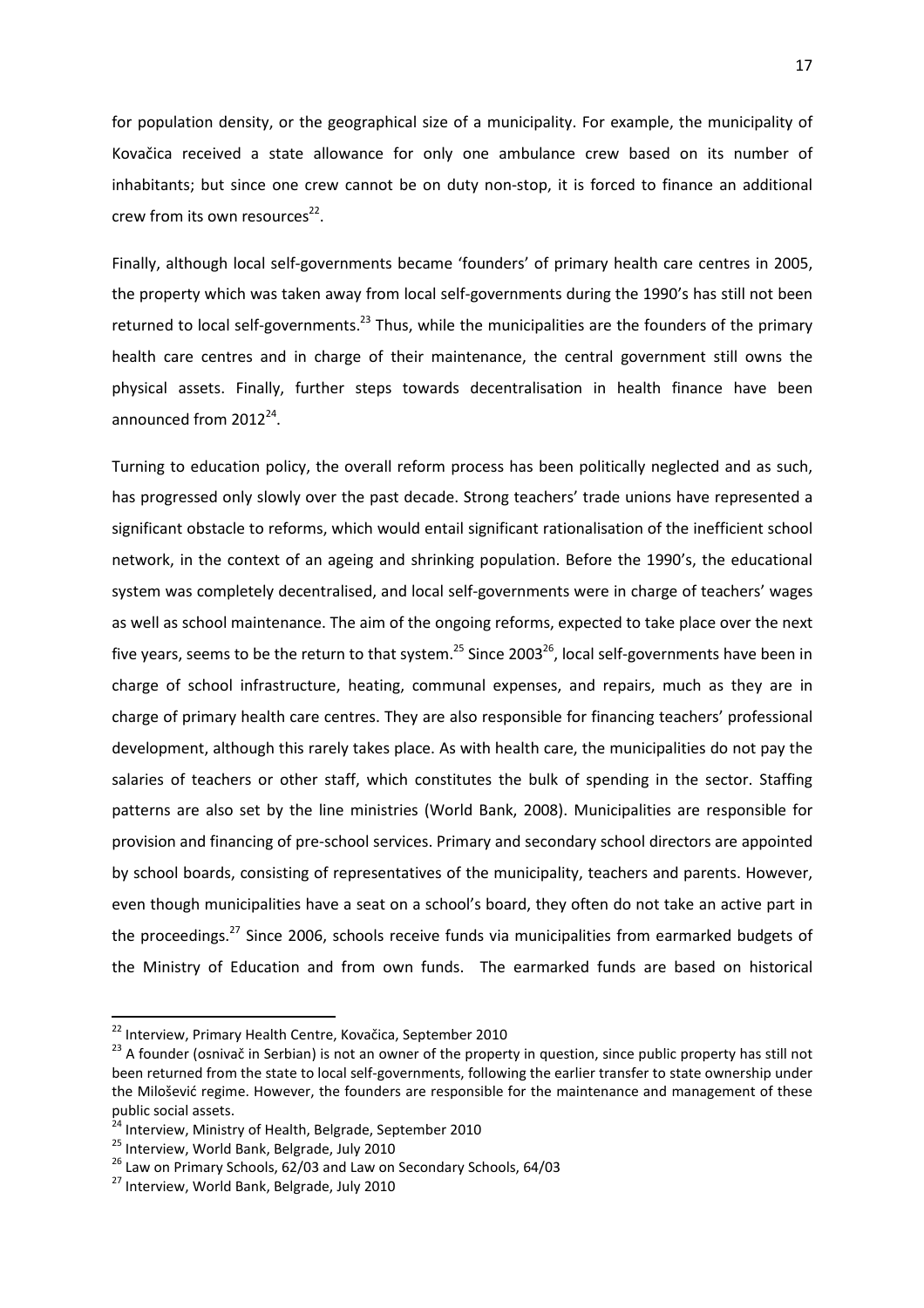precedent, and therefore vary little from year to year.<sup>28</sup> Stakeholders at the central level believe that there is much inertia in this sector at the local level, which is reflected in the fact that even when the 2006 Law on Financing Local Self-Government was adopted, which opened up new sources of local finance, schools continued to copy the previous year's budget, adjusted only for inflation and allowing little space for the introduction of innovative practices<sup>29</sup>. Moreover, since staff wages account for over 80% of total national expenditures on education, there is realistically very little room for policy manoeuvre for local self-governments if they cannot administer this most important item of educational expenditure. One area in which local self-governments do potentially have some room for manoeuvre is in the allocation of awards and bonuses for teachers, since they are responsible for their payment. The total value of these awards and bonuses is determined by the general collective agreement signed between the teachers' unions and the central government. However, in several cases since the onset of the economic crisis and consequent freeze of public sector wages<sup>30</sup> trade unions have threatened to take local self-governments to court if they do not pay out these awards. Therefore in practice, local self-governments do not have any real choice other than to fulfil the agreement and pay the awards. Finally, wages for pre-school staff are a responsibility of local self-governments. With the adoption of the Law on Pre-school Education<sup>31</sup> in the first half of 2010, all children older than six months have the right to pre-school education, raising the need for employment of pre-school teachers and nurses. This is by far the largest item of local self-government expenditures on education, and as such, it leaves little fiscal space for any local input on education policy.

In social services, decentralisation of local planning for social service provision has taken place over the past decade, and local self-governments have become providers of social care. While the central government is in charge of financing residential care for people with disabilities, orphans and other vulnerable groups, the local self-governments are in charge of day care centres and other nonresidential types of services. However, since the entire trend of social policy reform goes towards deinstitutionalisation, through a move from full time care of vulnerable groups (such as orphans, people with disabilities etc.) towards a focus on community and family based care, and diversification, with accreditation of NGOs as providers of services (Bošnjak and Stubbs, 2006), the responsibilities of local self-government in the sphere of social service provision are increasing over time. In the future, the role of local self-government in the finance and administering of social care will become more significant than its role as a provider of care, which will be contracted out to the

 $\overline{\phantom{0}}$ 

 $^{28}$  ibid.

 $29$  ibid.

<sup>30</sup> Interview, Standing Conference of Towns and Municipalities, July 2010

 $31$  Official Gazette, no. 18/10, Government of Serbia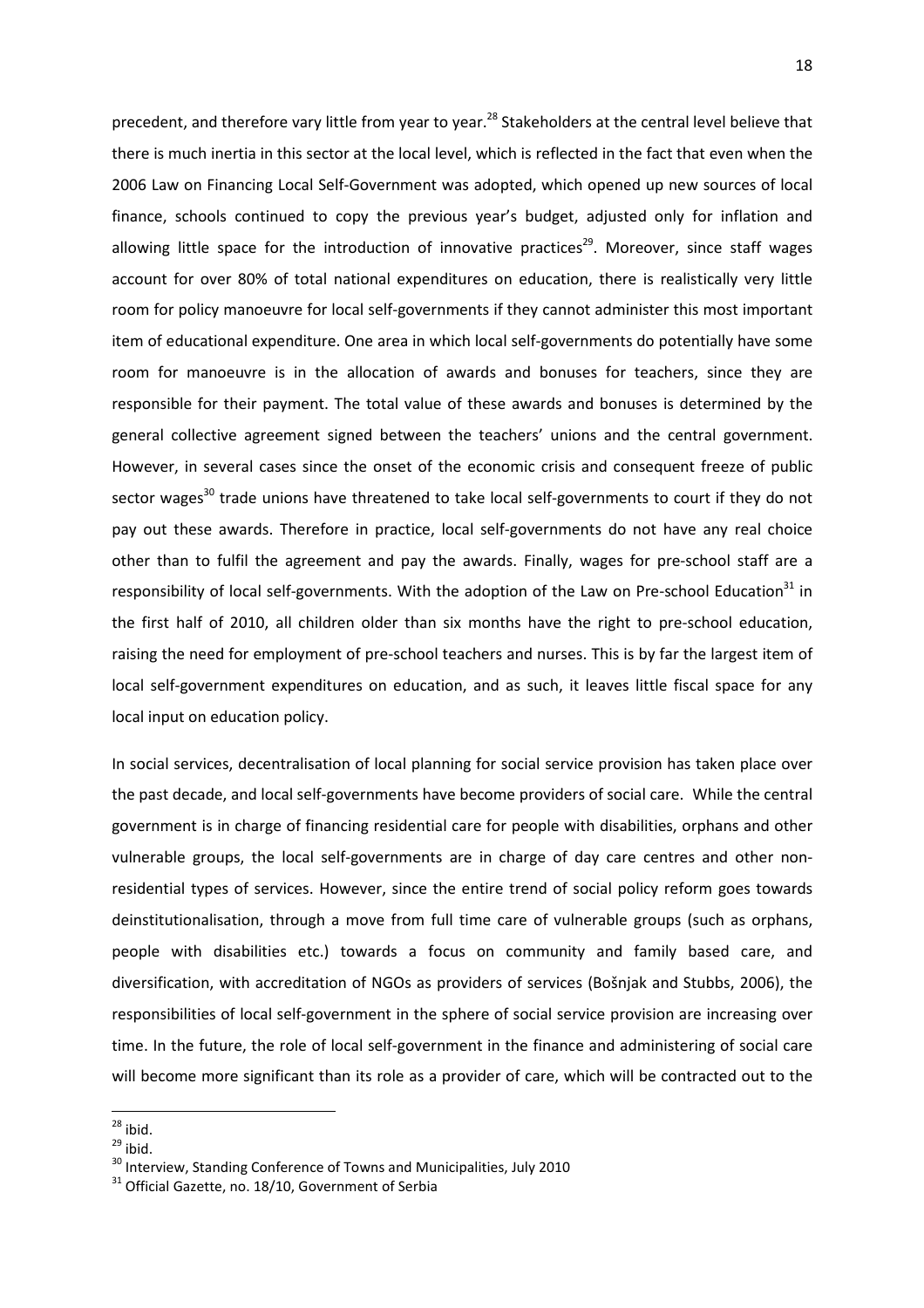private and not-for-profit sectors. Parallel with this development, a Social Innovation Fund (SIF) has been set up by the Ministry of Labour and Social Welfare to support innovative community-based services for vulnerable groups, including children-at-risk, the disabled, the elderly and Roma people. The aim of the SIF has been to support the shift of social care from residential institutions to community-based services such as home care and day care centres, which are currently not very well developed, particularly in the context of growing involvement of local governments and NGOs (World Bank, 2008). However, the decentralisation of responsibilities for the delivery of these services is likely to be very limited, and to move at a slower pace than decentralisation in the other sectors.

Although social service delivery is decentralised, the biggest problem has been how to finance these services. Currently, residential homes for orphans and for people with disabilities are financed from the central level, while local community services such as day care for elderly, young people with learning difficulties and victims of violence are financed from the local level. DFID, Norwegian Aid, the EU have all supported this process, while IPA funds are being used to develop service delivery at the local level. $32$ 

A new Law on Social Welfare, which was expected in autumn 2010, but which is still not in parliamentary procedure, will ensure an earmarked budget line to finance social services, especially for expensive services such as housing for people with disability.

The new Law on Social Welfare is therefore expected to introduce three types of earmarked funds:

- 1. Fiscal transfers to the least developed municipalities (as defined by the Act on Underdeveloped Municipalities adopted by the Government each year and based on objective socio-economic criteria)
- 2. Fiscal transfers for services for children without parental care to local level
- 3. Fiscal transfers for innovative services from the central level, such as those for disabled children in schools. These require matching grants from the municipal government.

There is unlikely to be any accompanying decentralisation of social assistance payments. In the words of local experts "social assistance cash transfers are not decentralised. The social assistance is a national scheme with the same level of benefits throughout the country. Decentralisation here is not advisable as the differences between municipalities are too great.<sup>33</sup>" However, local self governments have been able to spare up to the maximum of 5% of their budgets towards social assistance, and primarily towards emergency cash and in kind expenditures, while donors have

 $\overline{\phantom{0}}$ 

<sup>&</sup>lt;sup>32</sup> Interview, Ministry of Labour and Social Policy, July 2010

<sup>&</sup>lt;sup>33</sup> Interview, UNICEF, July 2010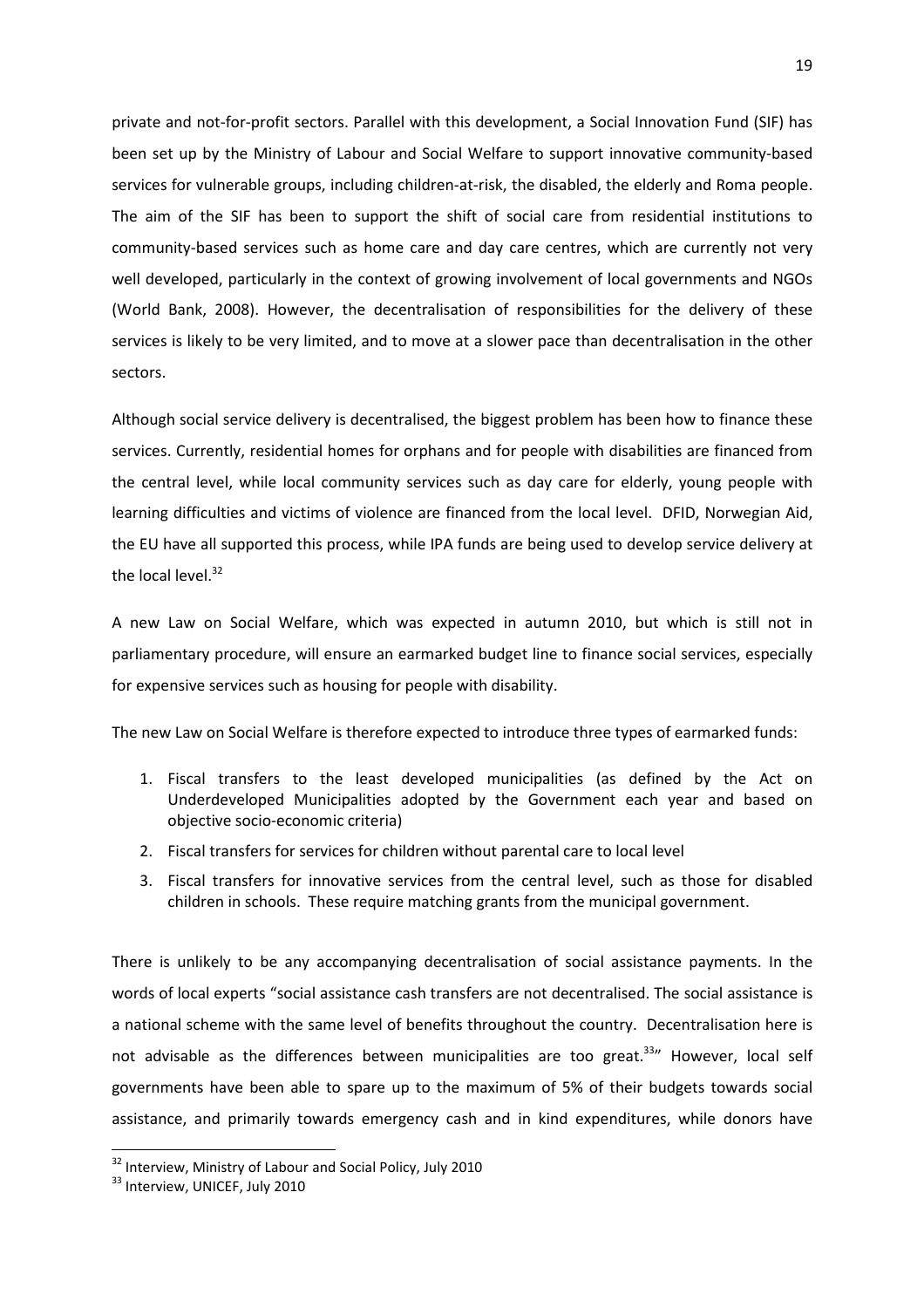stepped in to fill the gap in development of new community based services such as home help for the disabled and elderly.

#### *Fiscal decentralisation*

Although the 2006 Law on Financing Local Self-Government led to greater fiscal independence of local authorities, many issues remain unresolved. Primarily, many of the central sources of funding to the local level such as the National Investment Plan (NIP) resources remain difficult to trace, since there are no clear criteria for their allocations. This aspect of central government transfers will be further discussed in the section on regionalisation policy.

The most important outstanding issues which would increase fiscal independence of local authorities are the return of property to them (via proposed Law on Public Property, which has been tenaciously delayed for years now), the price liberalisation of communal services, the development of an adequate legislative framework for municipal borrowing, and the creation of municipal capital markets. All of these processes have been stalled due to the alleged precaution of the central government and its concern about the country's macroeconomic stability. However, the fact that municipal property in other former Yugoslav republics has never been taken away from them (which never caused macroeconomic instability in those countries) points in the direction of the unwillingness of central authorities to really commit themselves to increasing fiscal capacities of the local level. Furthermore, the pricing policy of the majority of public utilities provided at the local level in Serbia is under central government control, due to concern that management of pricing policy by local authorities would make it difficult to control inflation. Yet, evidence from recent research (Randjelović and Minić, 2010) suggests that price liberalisation of communal services would have barely any impact on inflation, implying that giving a freer hand to local authorities in running their own enterprises would not threaten macroeconomic stability of the country.

Since the onset of the global economic crisis in Serbia at the end of 2008, the progress of fiscal decentralisation in Serbia has been further impeded. The provisions for fiscal decentralisation emanating from the 2006 Law on Financing Local Self-Government have been reversed by the Ministry of Finance under pressures for fiscal retrenchment imposed through the precautionary stand-by arrangement with the IMF. Transfers to local self-governments were actually cut by 15 billion dinars in 2009 and 2010 (which reduced their revenues to pre-2006 levels). Furthermore, Article 3 of the Law, which stipulates that all responsibilities passed onto the local level need to be matched by adequate financing, is continually being broken so local self-governments are left with unfunded mandates. To make matters worse, there are no indications that transfers will be returned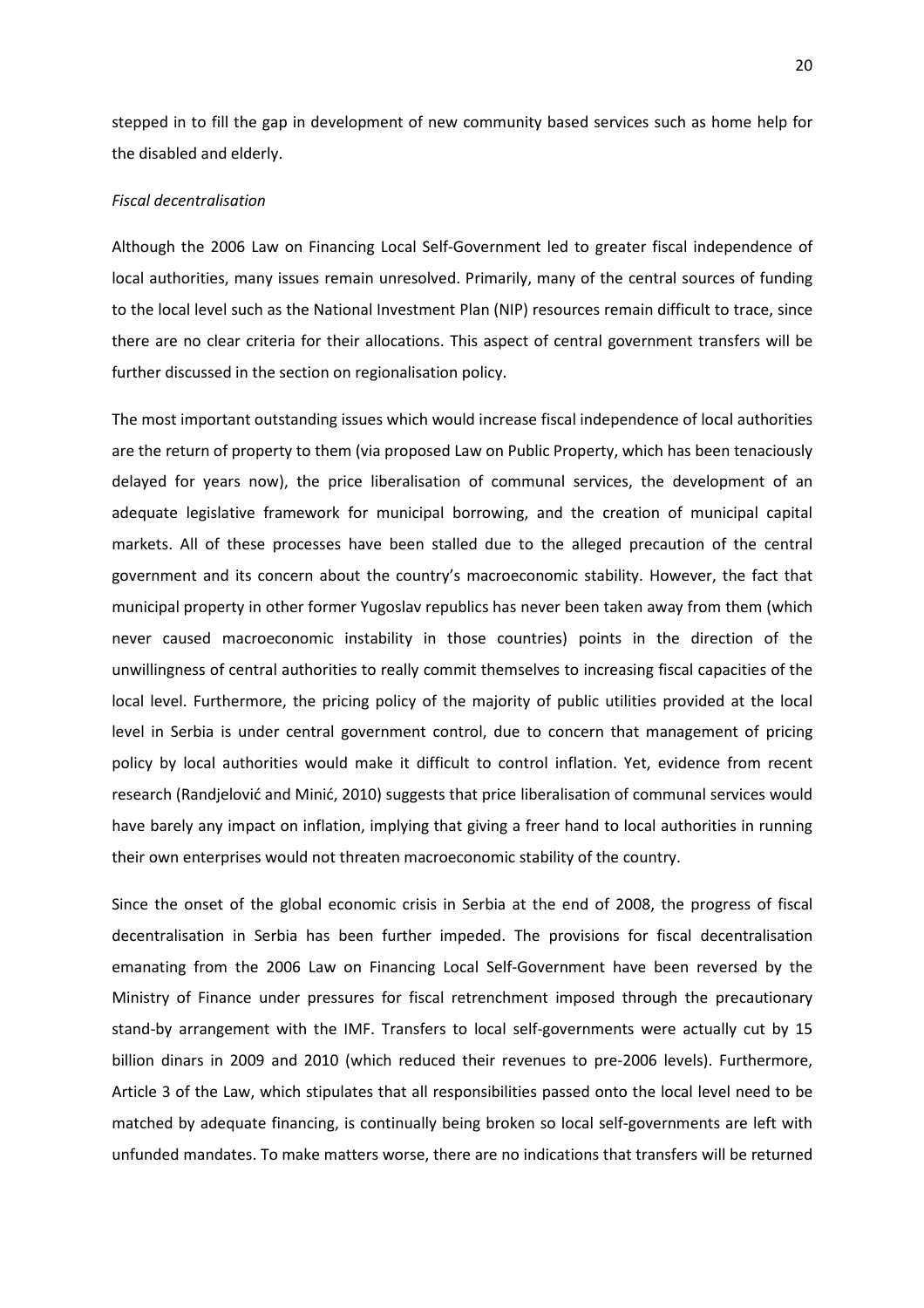to pre-crisis levels any time soon, revealing the weak negotiating power of local self-governments, and the superfluous role of the Commission for Financing Local Self-governments, which was established under the 2006 Law to supervise inter-governmental fiscal relations.

Due to these cuts, local self-governments have returned to their previous roles of merely administering current expenditures, while investment has stalled. Moreover, they have been forced to increase some taxes, such as the land use fee, which has predominantly affected businesses, imposing an additional burden for them in times of crisis (Levitas, 2010). The central government has intervened by attempting to scrutinise and control local expenditures, and by imposing limits on numbers of employees in local administrations in order to free resources for capital investment. An initial assessment of this endeavour to redirect resources from public employment to capital investment has revealed its limited effect and its failure to achieve financial savings due to, among other issues, the strict Labour Code under which substantial severance payments needed to be made to those made redundant (Avlijaš, 2010). Moreover, without concurrent efforts to stimulate the labour market, these measures have merely served to move expenditures from one budget heading to another, from wage expenditures to pensions, unemployment benefits and social assistance (Avlijaš and Uvalić, 2011). Moreover, fiscal imbalances caused by the financial crisis and further exacerbated by reductions in transfers have led to chains of illiquidity in the economy, due to the arrears which the public sector has accumulated towards the private sector which may take years to resolve, making the policy detrimental for local economic development.

The economic crisis has uncovered how weak and arbitrary the process of fiscal decentralisation has been so far, and the extent to which the negotiating power of local self-governments is weaker than that of other large budget beneficiaries (such as the army, police, teachers and health workers) who saw no cuts in their respective budgets in times of crisis (apart from temporary budget freezes). Thus, the established interests of the stronger public services have dominated in times of scarce resources.

Nevertheless, fiscal pressure may lead to greater innovation in financing public services at the local level. It may however also lead to greater regional disparities, since some local self-governments will be better able to cope with fiscal pressures and be more innovative than others.

In conclusion, decentralisation has taken place in many sectors regardless of the absence of sources of finance. This suggests that decentralisation has been a convenient instrument for central government to pass reforms in accordance with the agenda of external donors without having to be concerned about their implementation, responsibility for which it has passed to the local level. The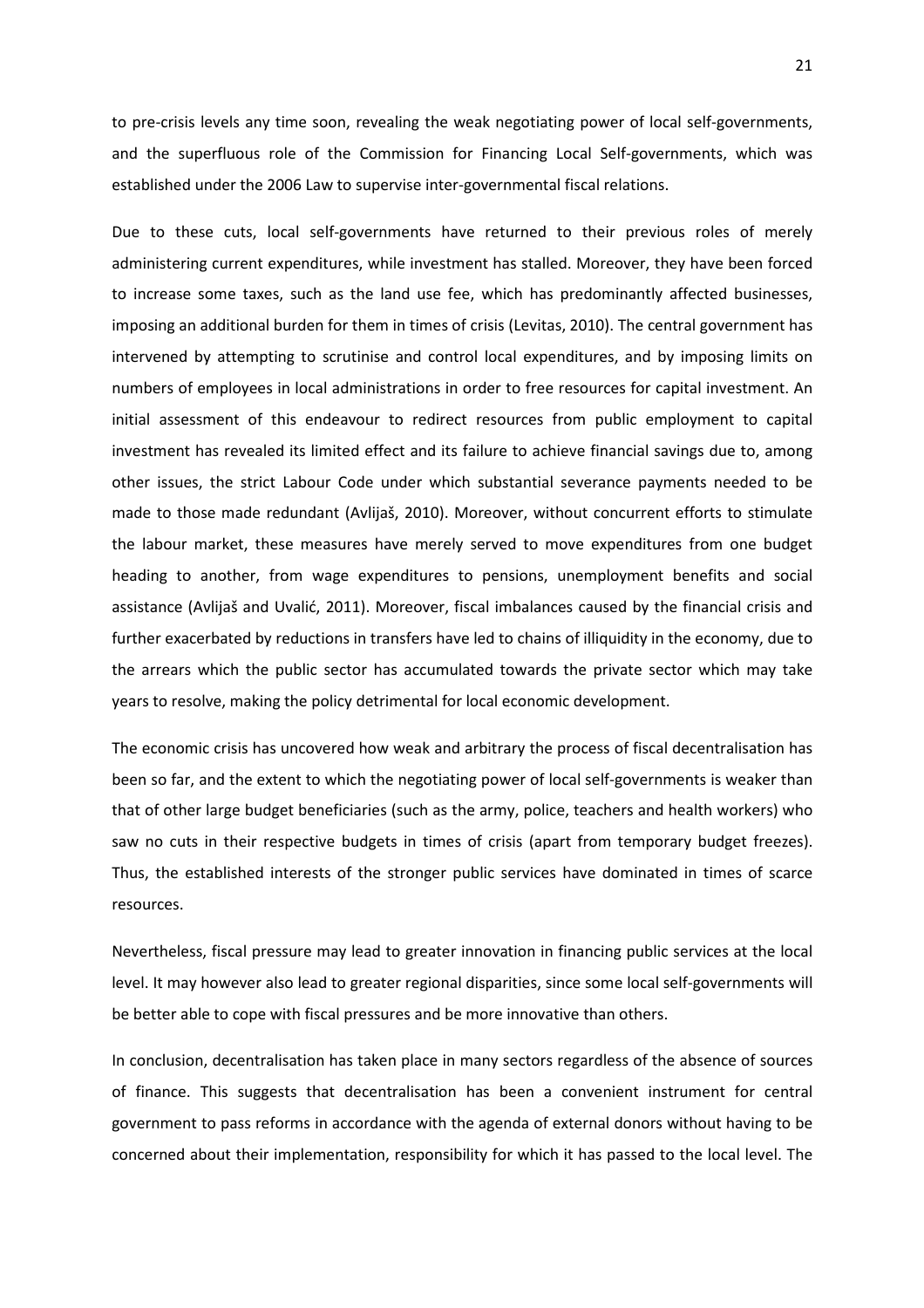actual practice of decentralisation appears to contradict the central government discourse on the lack of local capacity to implement reforms when it comes to providing them with more financial independence, since the government continues to pass laws which increase the unfunded responsibilities of the local level in completely new realms and spheres of competence. In sum, the Serbian government has conducted a series of costly reforms, while neglecting to monitor performance, i.e. the quality of service provision at the local level. The image that emerges is one of an elusive process of decentralisation, which has become a purpose in itself, and which suits the central government since it rids it of many, primarily financial, responsibilities, while reformers do not keep in mind the final aim of decentralisation, which is improved quality of life in the community.

#### **The outcomes of regional policy**

l

The reduction of regional disparities has been a significant policy issue in Serbia for many decades, with numerous measures and financial incentives being designed to improve regional cohesion. Following the years of economic devastation during the 1990's, regional inequalities increased in the 2000's, with the ratio of GDP per capita in Belgrade versus the poorest county reaching 1:16 in 2009 (Republic Development Bureau, 2010). Migration from less prosperous regions to the capital city Belgrade has been a consequence of these regional disparities, leading to the depopulation of many peripheral areas, and increasing pressure of social infrastructure in the capital. The Office of the National Council for Decentralisation expects that decentralisation will improve the allocation of labour and resources throughout the country, and boost economic growth and development.<sup>34</sup> At the same time, the last decade has seen the re-emergence of a regional policy discourse closely aligned to the EU accession agenda and its cohesion policy.

Although the Serbian strategic and legislative frameworks introduced since 2001 recognise regional policy as very important for both economic growth and the EU accession agenda, the period before 2007 was characterised by a plethora of predominantly unrelated measures directed at reducing inequalities across regions. Line ministries have been implementing measures within their relevant spheres of responsibility to stimulate economic activity and improve public service delivery across Serbia. These efforts have been coupled by the Serbian Development Fund's<sup>35</sup> affordable credit lines

<sup>&</sup>lt;sup>34</sup> For evidence on the relationship between decentralisation and economic growth in transition economies see Rodriguez-Pose and Kroijer (2009) who find a positive relationship so long as local authorities have their own sources of tax revenue. Where tax revenue is simply transferred from central government to lower level the positive effect on growth vanishes.

<sup>&</sup>lt;sup>35</sup> The Fund was established in 1992. It is a fully state owned institution, whose aims are to stimulate economic growth and equal regional development, promote competitiveness and exports as well as employment.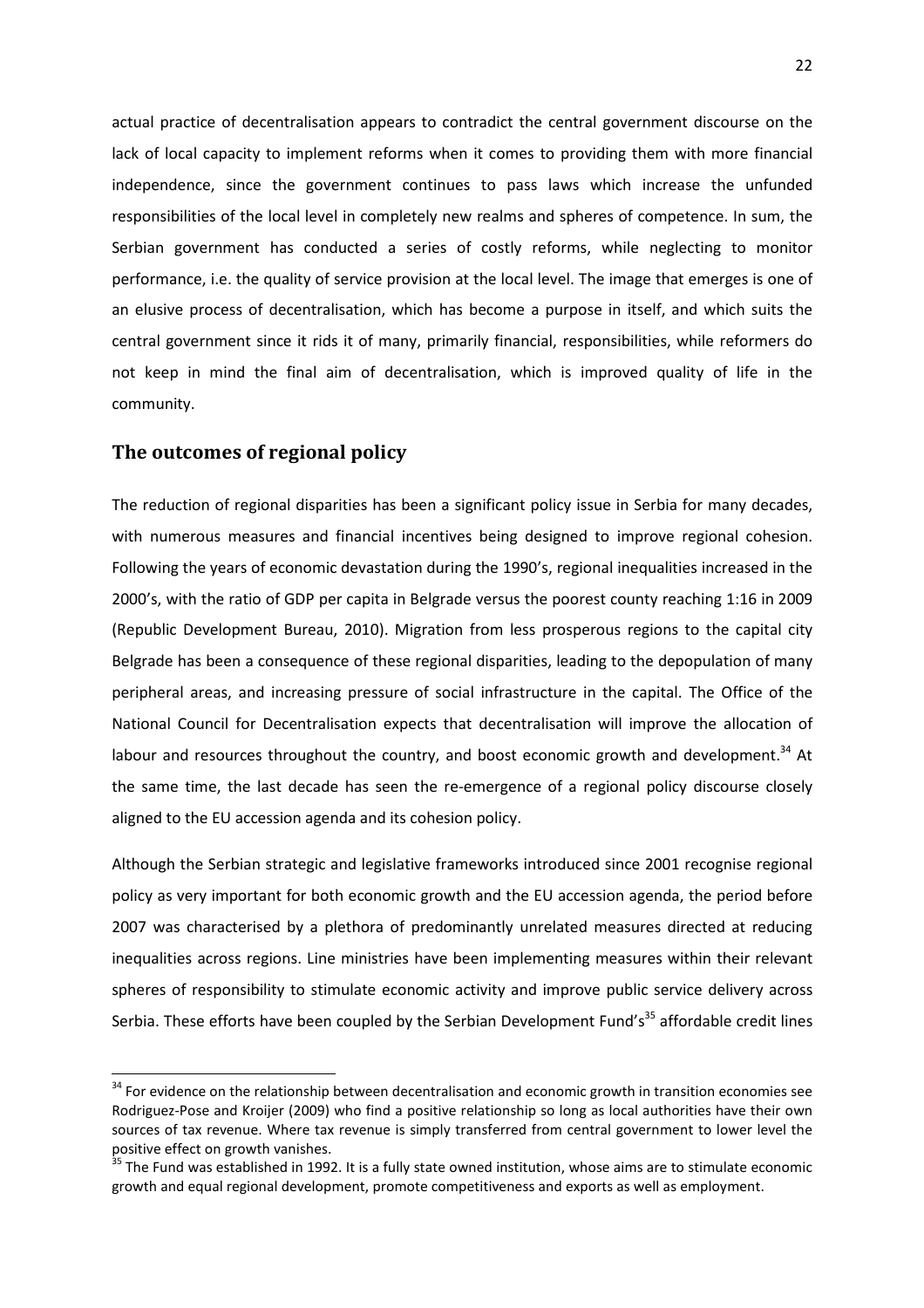for businesses in underdeveloped areas, as well as by public investment schemes such as the National Investment Plan (NIP), which is a separate government budget line for regional development predominantly financed from privatisation receipts and administered by the Ministry for NIP. While all of these schemes had a common aim to reduce regional inequalities, their activities were rarely monitored or evaluated, and the criteria for allocation of funds remain obscure to this date.

Following the establishment of the Ministry for Economy and Regional Development in 2007, which was recognised by the government as a necessary step in the process of EU integration (and embraced by the government due to the political attractiveness of the concept of "equal regional development"), regional policy has gained more importance in Serbia, although this did not improve its outputs or outcomes.

The most significant instrument of regional policy in Serbia has been the National Investment Plan (NIP), which was launched at the end of 2006, with a budget of €600m to be invested in both national and local infrastructure projects. Since the onset of the economic crisis, the NIP has lost much of its initial financial strength, although it remains a significant actor in Serbian regional development policy, with an investment portfolio of €120m in 2009, and €250m in 2010, matched with credit lines from international development banks. In its first years of functioning, the NIP has been heavily criticised for its lack of transparency, undefined project selection criteria and high politicisation in the allocation of funds. With the adoption of the Law on Control of State Aid in 2009<sup>36</sup>, this sphere has become more regulated, although there have been no attempts to assess the effectiveness of this law since it came into effect.

Credit lines and subsidies to enterprises in underdeveloped areas, as well as financial incentives to domestic and foreign investors are also significant instruments of regional policy in Serbia. Employment policy has also been strongly linked to these efforts, being part of the policy portfolio of the Ministry for Economy and Regional Development (the Ministry of Labour and Social Policy was in charge of employment policy until 2007). Since the beginning of 2010, the National Employment Service (NES), as the main implementer of employment policy through its active labour market policies has established closer political links with regional policy, as its newly appointed director is the former state secretary for regional development. One significant aspect of the employment policy, i.e. active labour market policies administered by the NES, has been the allocation of employment subsidies for enterprises. The criteria under which these subsidies are allocated remain

 $\overline{a}$ 

<sup>&</sup>lt;sup>36</sup> Official Gazette, no. 51/09, Government of Serbia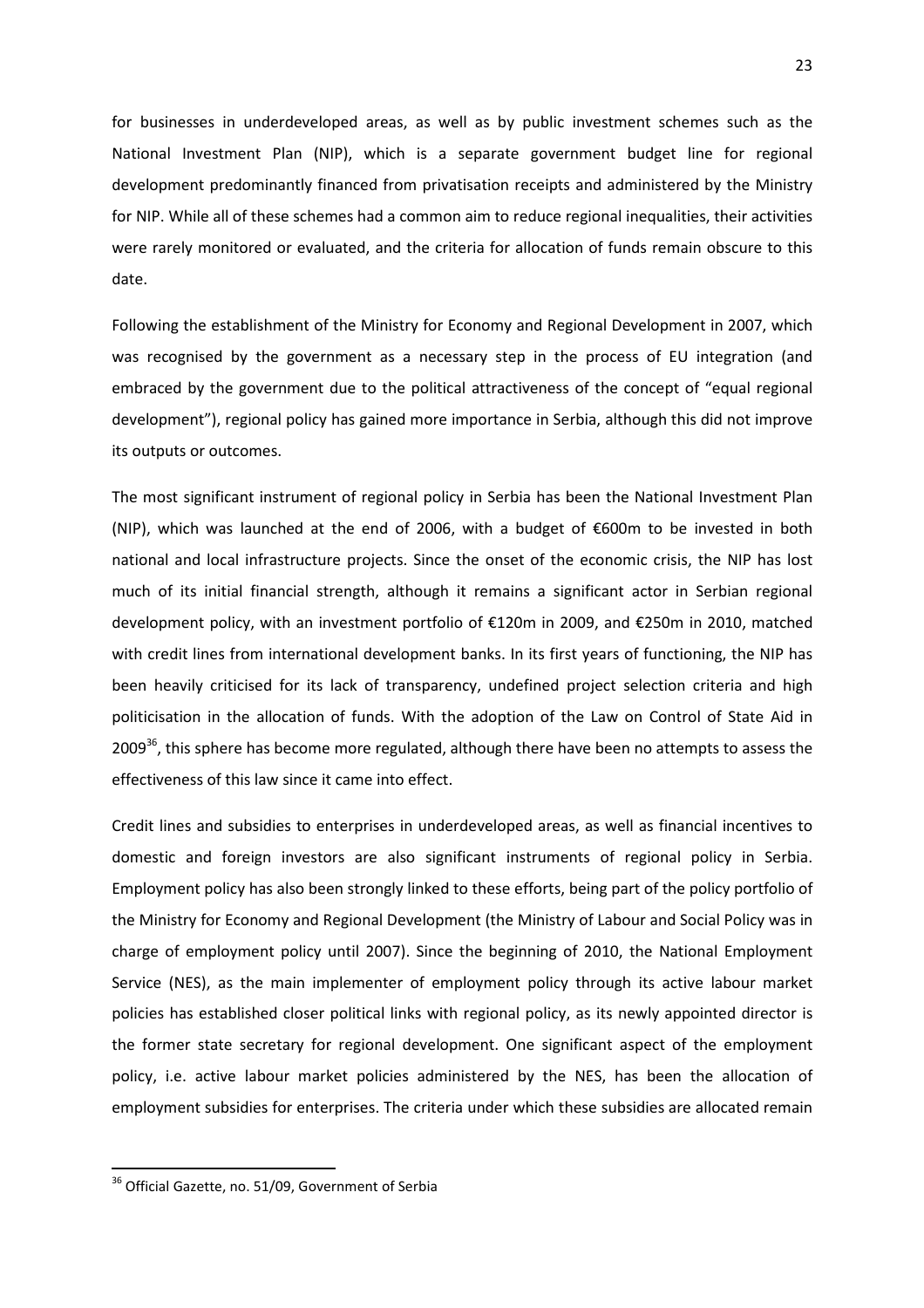obscure, while their sustainability seems to be of no concern to those involved in decision making<sup>37</sup>. Finally, an increasing amount of resources is being allocated to employment subsidies as the crisis has dramatically impacted the labour market, with few concurrent efforts to improve the business environment in order to stimulate employment (e.g. competition policy has been very contentious and resilient to reform). It is of particular concern that direct cash subsidies for enterprises are the type of assistance which is very susceptible to rent seeking behaviour<sup>38</sup>.

A network of nine Regional Development Agencies (RDAs) has been established at the level of districts, complementing the 13 local SME Agencies.<sup>39</sup> They have been established with donor (mainly EU) assistance in Banat, South Danube, and Leskovac for Southern Serbia, while an RDA has been established in Novi Pazar by the UNDP.<sup>40</sup> The RDAs are jointly owned by the municipalities in the districts which they are located (75%) and the private sector (25%). Their main funding, provided by the municipalities on an irregular basis, currently averages about  $\epsilon$ 400,000 annually.<sup>41</sup> The main functions of the RDAs are to develop project pipelines, to demonstrate how to use EU funding, and to coordinate activity between municipalities. The RDAs have succeeded in establishing a number of Industrial Parks, Agricultural Parks, and water supply projects which link municipalities together. However, there are no clear national objectives, and so the RDAs have to some extent become a "political football".<sup>42</sup>

## **The relationship between decentralisation and regional policy**

The processes of decentralisation and regionalisation in Serbia have been quite divorced from each other throughout the 2000's. Although they have both been characterised by a top-down approach, decentralisation recognises local self-governments as significant stakeholders, since they are the only existing units of sub-national government, while regional policy has failed to acknowledge their pivotal role in regional development.

Decentralisation is further characterised by the fact that the delegation of responsibilities to local authorities has not been backed with financial resources, and in such a way no real commitment to the process has been demonstrated. A more recent trend in times of severe fiscal restrictions, mostly initiated by the donor and expert community, has been to introduce innovative practices for municipalities to collaborate with one another, in such a way potentially creating natural regions in

l

<sup>&</sup>lt;sup>37</sup>Interview, National Employment Service, Belgrade, September 2010

<sup>&</sup>lt;sup>38</sup> For example, see Andjelković and Golicin (2010) for evaluation of public works programme in Serbia.

<sup>&</sup>lt;sup>39</sup> Interview, Regional Socio-Economic Development Programme 2, March 2010

 $40$  The exception is the RDA RARIS, which was established without donor assistance.

 $41$  The RDAs employ between four and eight officers.

<sup>42</sup> Interview, EU Municipal Support Programme, March 2010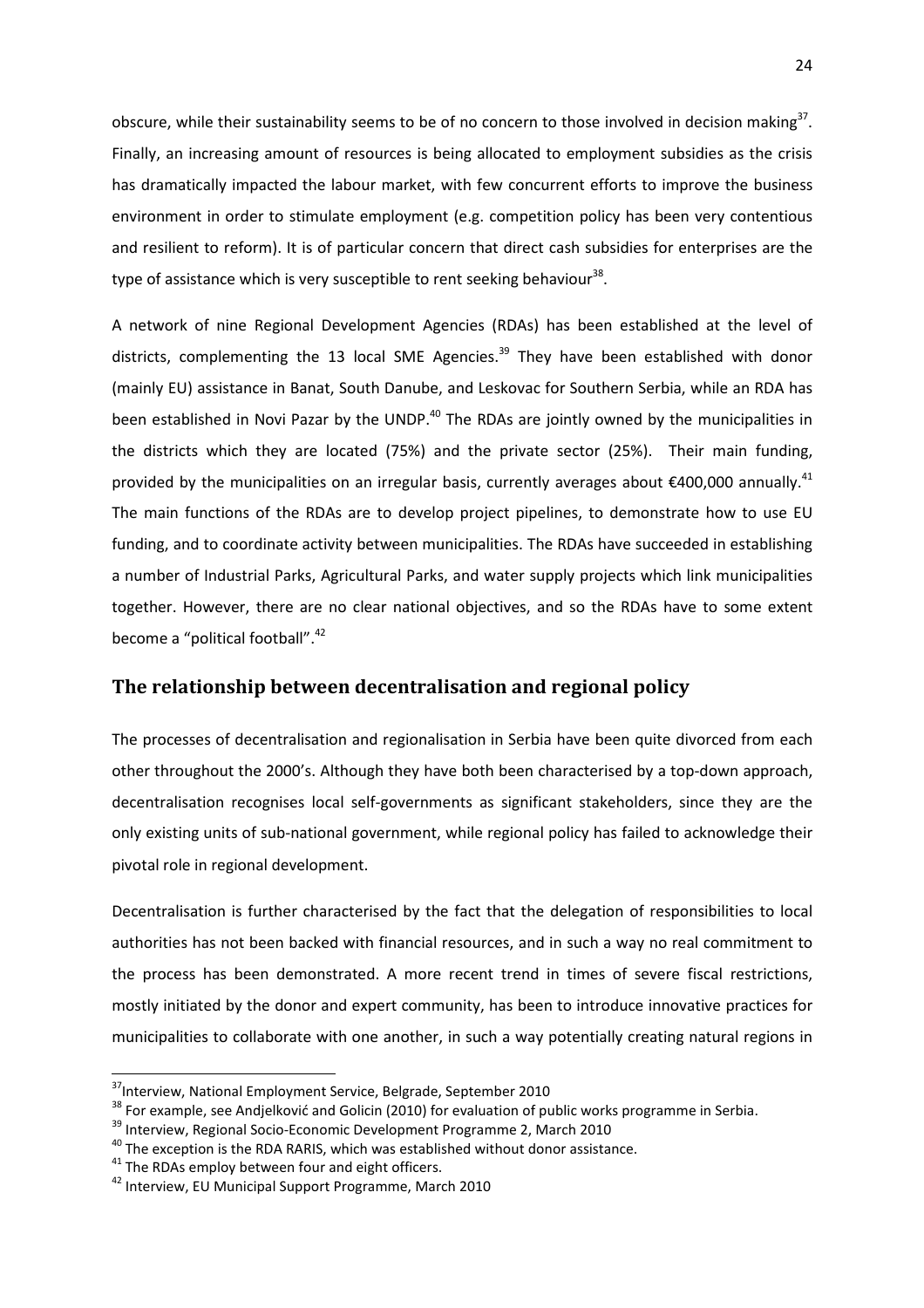the long run. In addition, the process of decentralisation has also led to increased competition between municipalities, not so much in terms of competition over tax revenues, but in terms of competition for outside investment using subsidies and business benefits as incentives<sup>43</sup>. This has led to a race to the bottom, as local budgets have been distorted to attract investors. At the same time, municipalities have insufficient resources to fund their administrative responsibilities in the social sectors, and therefore much remains to be done in order to improve the financial capacities of local self-governments, and to increase their ability to raise their own tax revenues.

On the other hand, while regional policy has seen significant financial commitment to its aims, its aims have been heavily politicised. As such they have undermined local autonomy, since the most important criteria for accessing these regional development funds has remained political. In that sense, no real willingness has been shown to renounce central power over the management of financial resources.

Furthermore, while the global economic crisis has severely impeded the process of decentralisation by reducing the amount of funding at the disposal of local self-governments for implementing their newly acquired responsibilities, centrally managed state aid has increased, reflecting the lack of commitment of the central government to the process of decentralisation which by definition entails giving up control over some financial resources. Although this may be linked to objective concerns over the country's macroeconomic stability and the fiscal responsibility of local authorities, it is contradictory that over the same period the delegation of responsibilities to the local level has proceeded with little apparent concern over the financial ability of local authorities to fulfil their obligations to deliver services to their citizens.

The absence of a comprehensible institutional framework with a clear division of responsibilities between members of government points to the weaknesses of unstable minority governments in Serbia throughout the 2000's, and also explains the unwillingness to surrender central control over resources as elections approach. In a political economy context, the lack of a transparent institutional framework setting clear lines of accountability appears to be designed to maximise the room for the discretionary manoeuvre of the coalition partners. The political interests of central government coalition partners are protected by this arrangement, as the failures of decentralisation and regional policy can be easily blamed on coalition partners from other parties, and in this way

l

<sup>&</sup>lt;sup>43</sup> This effect was observed in our interviews with municipal representatives in the municipalities of Svilajnac and Kovačica, two small municipalities close to Belgrade. The former was a more prosperous municipality which was able to offer a favourable package of incentives and infrastructure services in the local business park to attract foreign and domestic investors. In contrast the poorer municipality of Kovačica was unable to offer such incentives and had failed to attract much investment.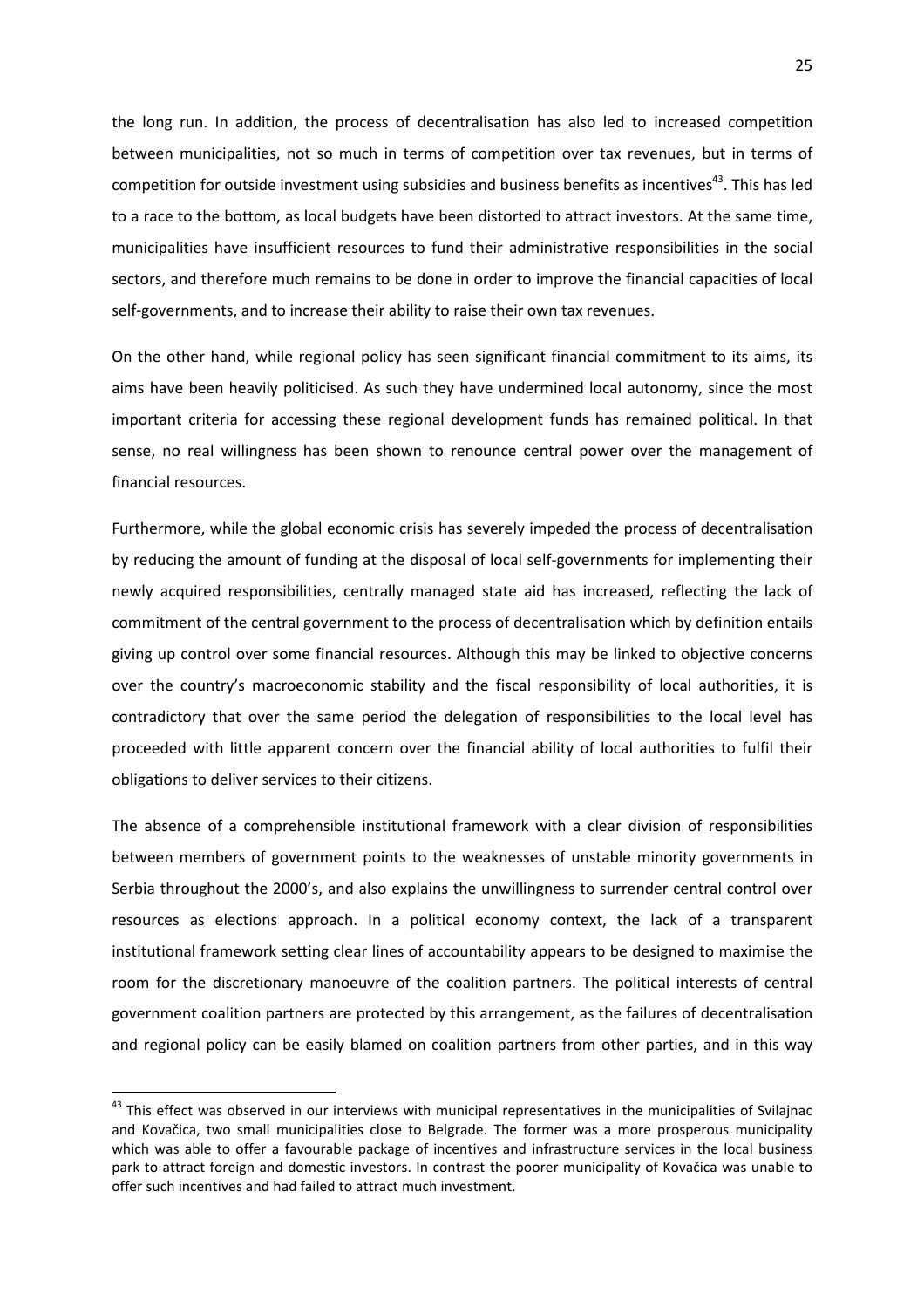regional policy is often used as a political instrument. The end result is that power and resources are shared between coalition members behind closed doors, and there is little left to distribute to the local or regional level.

The most recent institutional changes, following the 2008 elections, have led to an almost complete separation of responsibility for decentralisation and regional development policies, and to their division between the two dominant political parties, the Democratic Party (DS), the winner of the elections, and G17+, one of its main coalition partners in the minority government. Although the current Prime Minister and Minister of Finance<sup>44</sup> is not officially affiliated with any party, his seats "belong" to the DS according to the coalition government distribution of power, so his mandates are closely aligned with the DS agenda. The Ministry of Finance has been in charge of fiscal decentralisation and control of state aid, together with the whole process of the country's accreditation for the future management of EU funds. The DS is also in charge of the Ministry of Public Administration and Local Self-government, which determines the administrative organisation of the government. The G17+ party was awarded the Ministry of Economy and Regional Development, which is in charge of, among other policies, regional development and employment policy and G17+ is also in charge of the Ministry for the National Investment Plan (NIP)<sup>45</sup>, which administers the Government's large budget line directed at regional development (portfolio of around €250 million in 2010).

What stems from this analysis is that the processes of decentralisation and regionalisation may have been divorced from each other over the past decade due to two possible explanations. The first explanation is the presence of real "obstacles to implementation", such as the differing aims of the parties which have formed minority governments in the four elections since 2000, and the consequent lack of coordination between ministries which have implemented policies within their spheres of action without any attempt to align their policy aims with other complementary processes taking place in other parts of the government. The second explanation is the weak institutional framework which has been a conscious choice of the government, and which has enabled it to sustain the more obscure (and not so EU friendly) political aim of "status quo", which makes it easier for politicians to capture the benefits of transition at the central level. This latter political economy explanation is in line with recent research into the political and pecuniary

 $\overline{\phantom{0}}$ 

<sup>&</sup>lt;sup>44</sup> Mirko Cvetković has acted as both since the March 2011 government restructuring, which represented an attempt to reduce public expenditures.

<sup>&</sup>lt;sup>45</sup> This Ministry has been merged with the Ministry for Economy and Regional Development during the March 2011 government restructuring.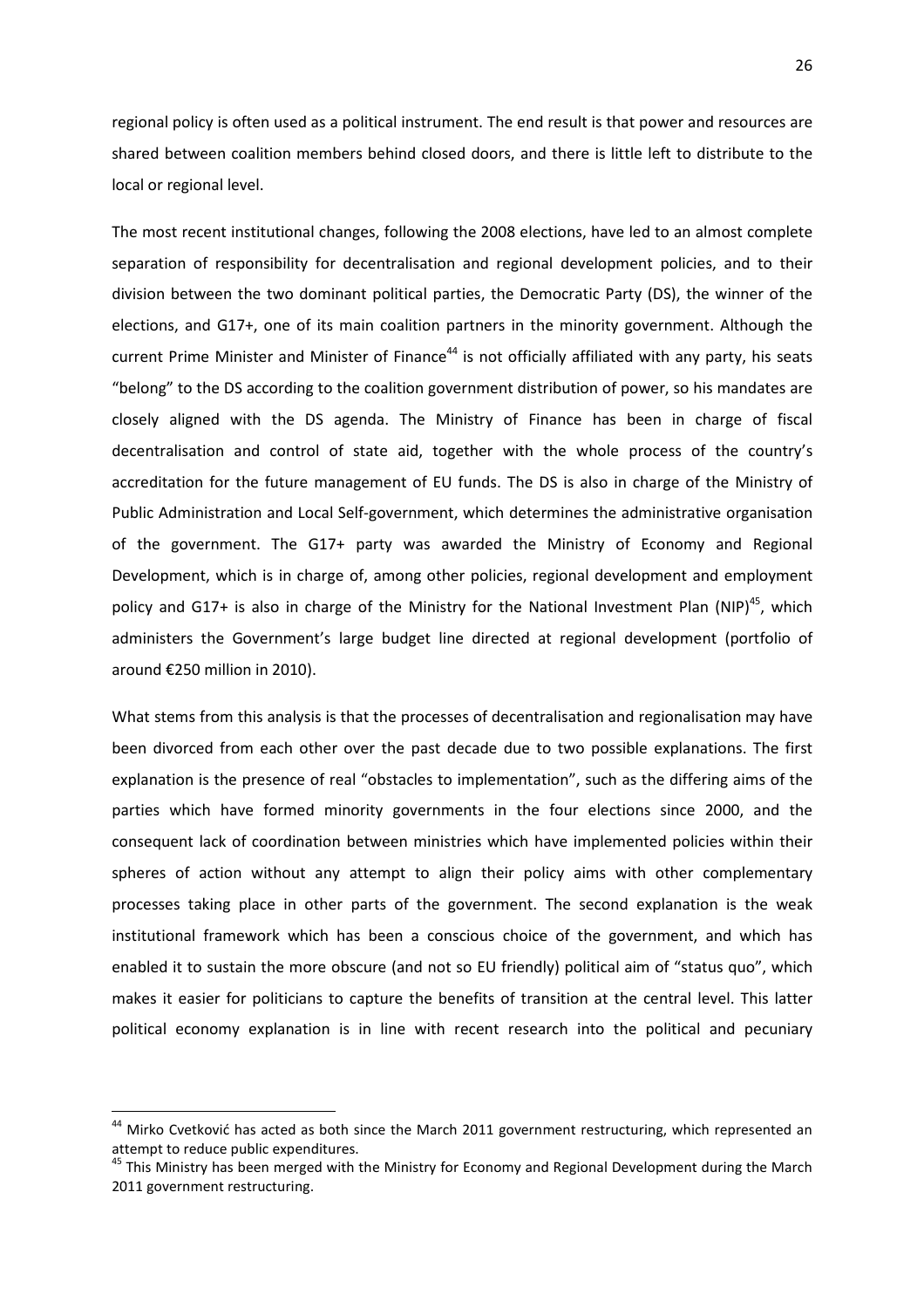incentives which motivate policy makers to design particular outcomes of decentralisation reforms in different countries (Eaton et al, 2010). $46$ 

## **Conclusions**

 $\overline{\phantom{0}}$ 

Decentralisation and regional policies have both re-gained momentum in Serbia over the past decade, following the demise of the centralised governance system developed in the 1990's. Since these revived policies have been evolving under strong EU auspices, extensive legislative and strategic frameworks have been developed to support them. However, despite the increased competencies and responsibilities of local self-governments, the central authorities have often failed to match these with increased sources of finance. This has become particularly visible since the global economic crisis hit Serbia. As a consequence, the intended final outcomes of decentralisation and regional policy, such as improved service delivery for the citizen, better quality of life in local communities, and reduced spatial disparities have often failed to materialise.

From that perspective, the process of decentralisation has been elusive in many dimensions, particularly as we observe that most resources continue to be held at the central level, which is reflected in the fact that public property in municipalities is still owned by the central government, and that in times of fiscal crisis the transfers to local governments have been disproportionally cut in comparison to budgetary allocations to central government stakeholders, such as police, army, education and health workers. At the same time, the responsibilities of local authorities keep increasing as the central government continues to adopt decentralisation laws, while it concurrently, and conveniently, blames local authorities for not delivering on them. As a consequence, two discourses have emerged at the central government level, which seem to be at odds with one another: i) local authorities suffer from a lack of financial capacity to implement reforms, and ii) local authorities are expected to effectively implement the numerous new laws which pass competencies to the local level in completely new policy areas. Concerns about improved service provision at the local level do not seem to play much of a role in either of these discourses.

Another insight of our research is the presence of competition between the municipalities for foreign (and domestic) investment in the industrial parks they have created. Some have been more successful in attracting investment than others, often with the support of international donors such as USAID, who have favoured richer municipalities. Since this has often depended on their political

<sup>&</sup>lt;sup>46</sup> As Eaton et al. (2010) point out "decentralisation is a process, not a one-time act, and the trajectory of reform is heavily influenced by how the often-conflicting incentives of different actors are pursued...Even if the legal framework defines a strong from of decentralization...its provisions may be subverted for political reasons in the more detailed design decisions that follow..." (p.9)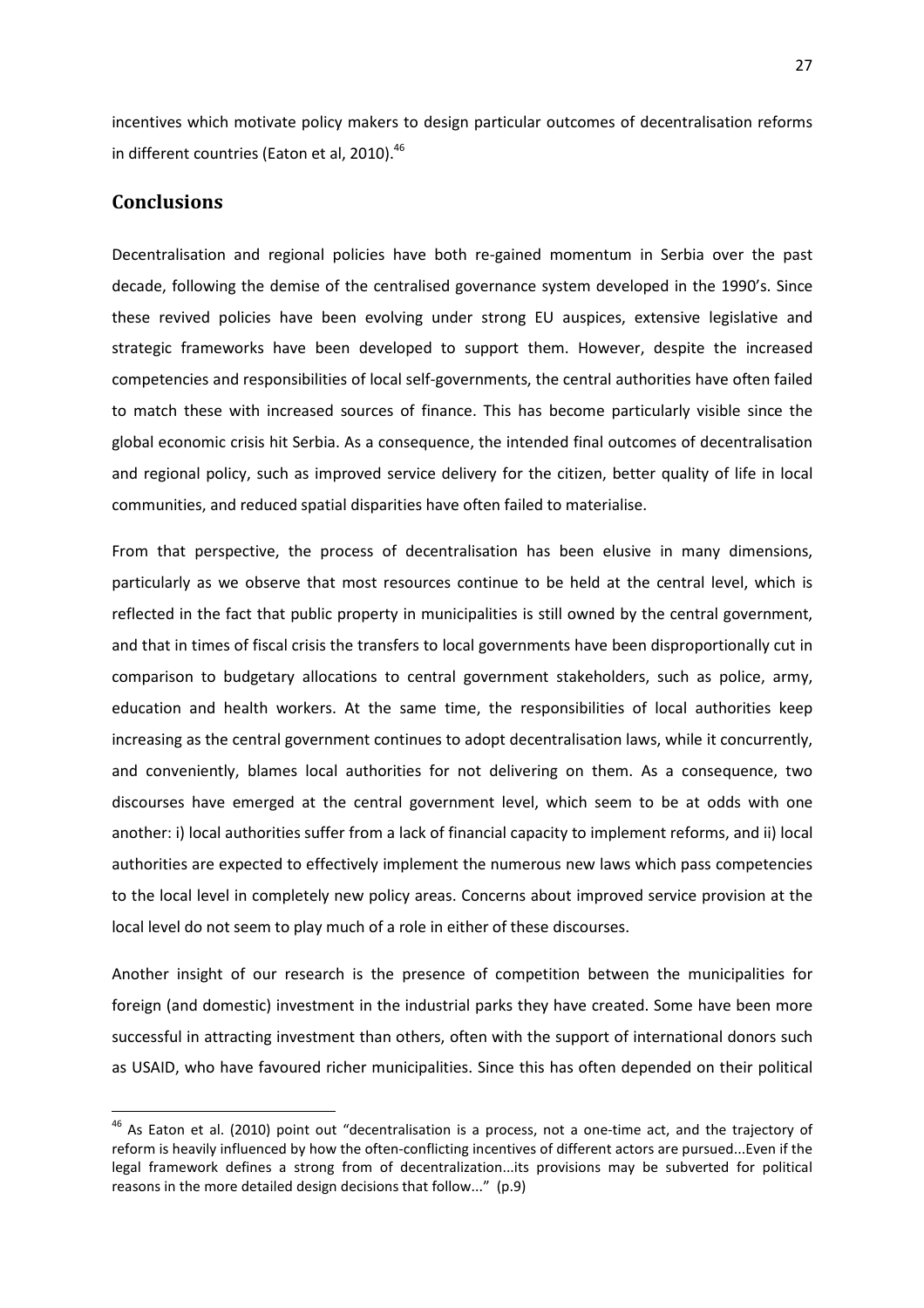access to central government finance for investment into infrastructure (and regional government finance in the case of Vojvodina province), this may widen pre-existing economic disparities, suggesting some negative impacts of the decentralisation process.

At the same time, it seems that decentralisation to local self-governments, along with inadequate sources of finance for their new local competencies, has led to some new creativity and innovations in the field of social service delivery which tends to improve local conditions and make services more responsive to local needs, suggesting that there have also been some positive effects of the process of decentralisation.

As a more recent process than decentralisation, regional policy in Serbia has been predominantly driven by the central government, while local self-governments have often been invisible in the process. Implementation of regional policy has been complicated by the introduction of the concept of regionalisation into the public discourse, which for a while was advertised as a compulsory element of the process of EU accession. Although EU regional policy expectations have been clarified over the past year as not requiring a mid-tier of government, regionalisation has in the meantime become a new political platform. Furthermore, as financial allocations from the National Investment Plan (NIP) - one of the main vehicles for the implementation of regional policy since 2006 - are not regulated, the NIP has often been portrayed as non-transparent and politicised. An additional problem has been that one side of the coalition government is in charge of the EU accession agenda, while the other is in charge of regional policy, with each expecting (and hoping) to become the treasuries for future EU funding for regional development. This has led to the emergence of a plethora of institutions with overlapping competencies in a struggle between political parties to seize as many financial resources as possible, while inter-ministerial cooperation has proved to be ineffective.

Based on the findings of our research, we emphasise the importance of independent evaluation of all state aid and development projects administered through instruments such as NIP, since without transparency, it is difficult to predict the fiscal capacities of local authorities, ensure fair competition between municipalities in the acquisition of financial resources, and their direct accountability to their constituency. In order to achieve this aim, reliability and availability of local level statistical data needs to become an important policy goal.

Finally, it is important to strengthen the negotiating power of local authorities and raise their visibility as the only existing units of sub-national government. Inter-municipal cooperation could be an important element of an effective regional policy, creating greater synergy and complementarity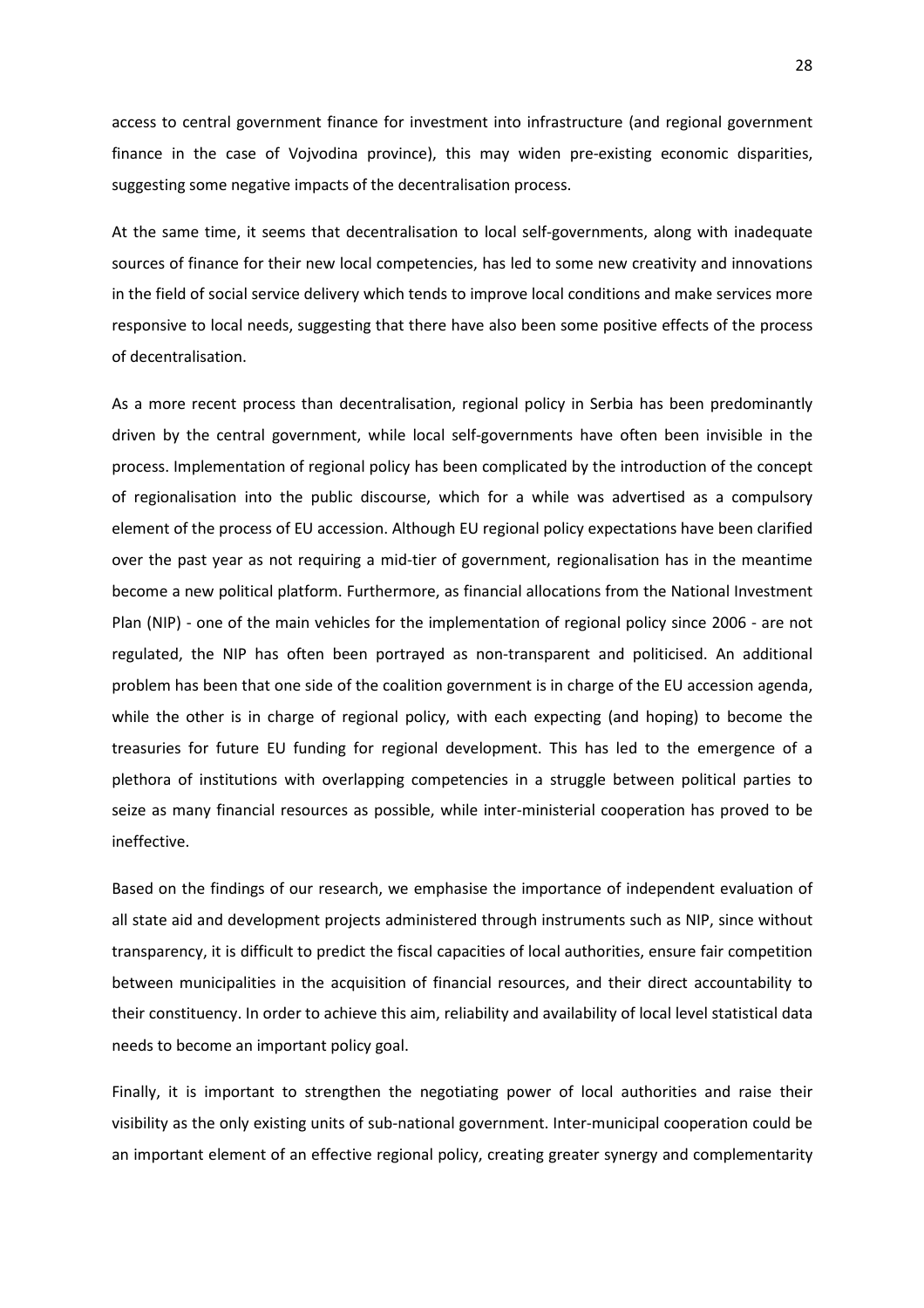between the two processes. Inter-municipal cooperation could also potentially lead to bottom-up "natural regionalisation". This would be preferable to artificially creating another layer of the administration under the control of national and local political elites, which may in that way have an additional opportunity to capture decentralised local and regional resources for their own use.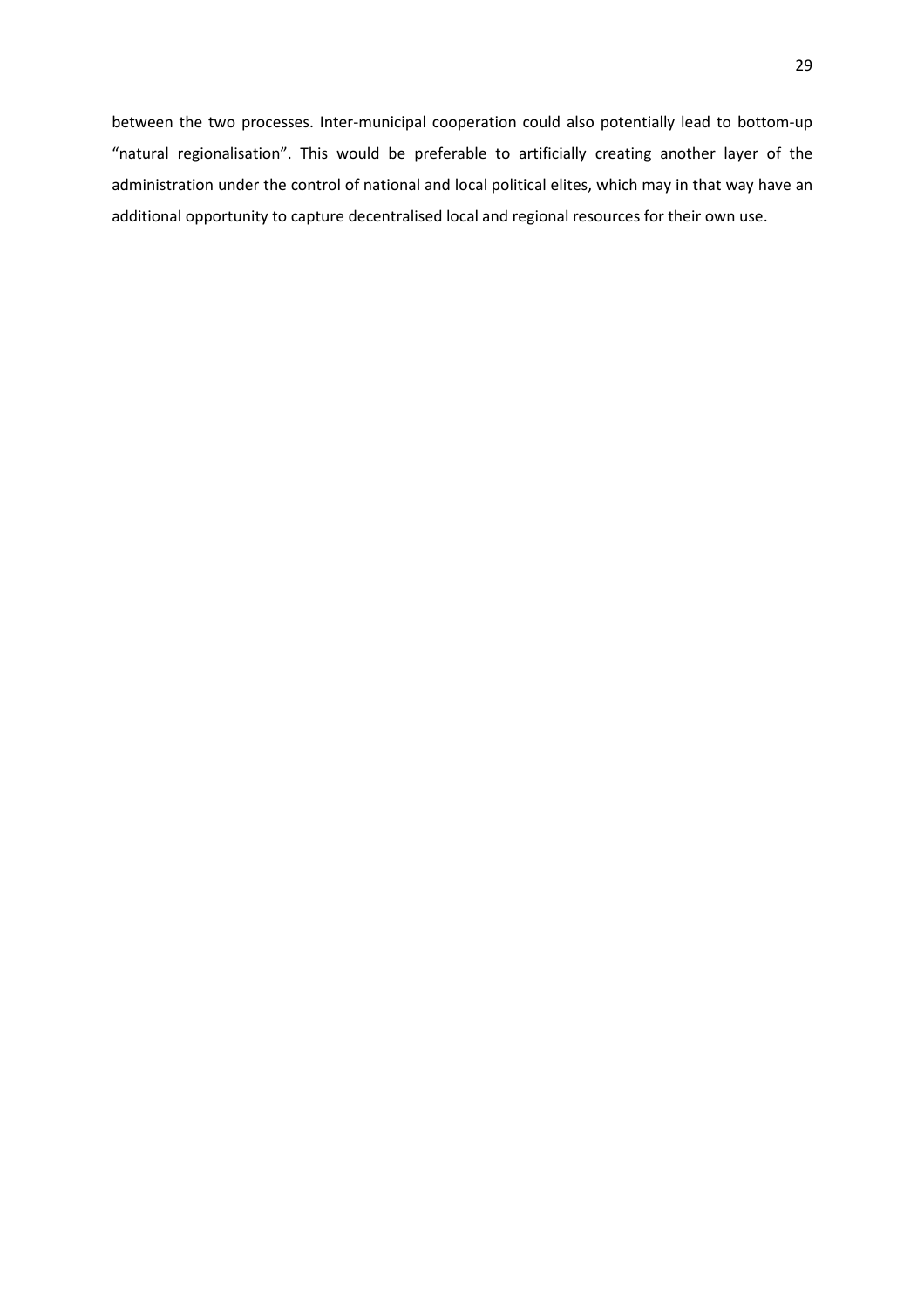## **Acknowledgements**

An earlier version of this paper was presented at the LSEE/IFRI Conference "South-East Europe: Regional Co-operation, Institutional Change and the Challenge of European Integration" Brussels, 2nd December, 2010. We are grateful to Vassilis Monastiriotis for helpful comments and to Maja Savić for her able research assistance in the preparation of this paper. We are also grateful to the Latsis Public Benefit Foundation for providing financial support for this project.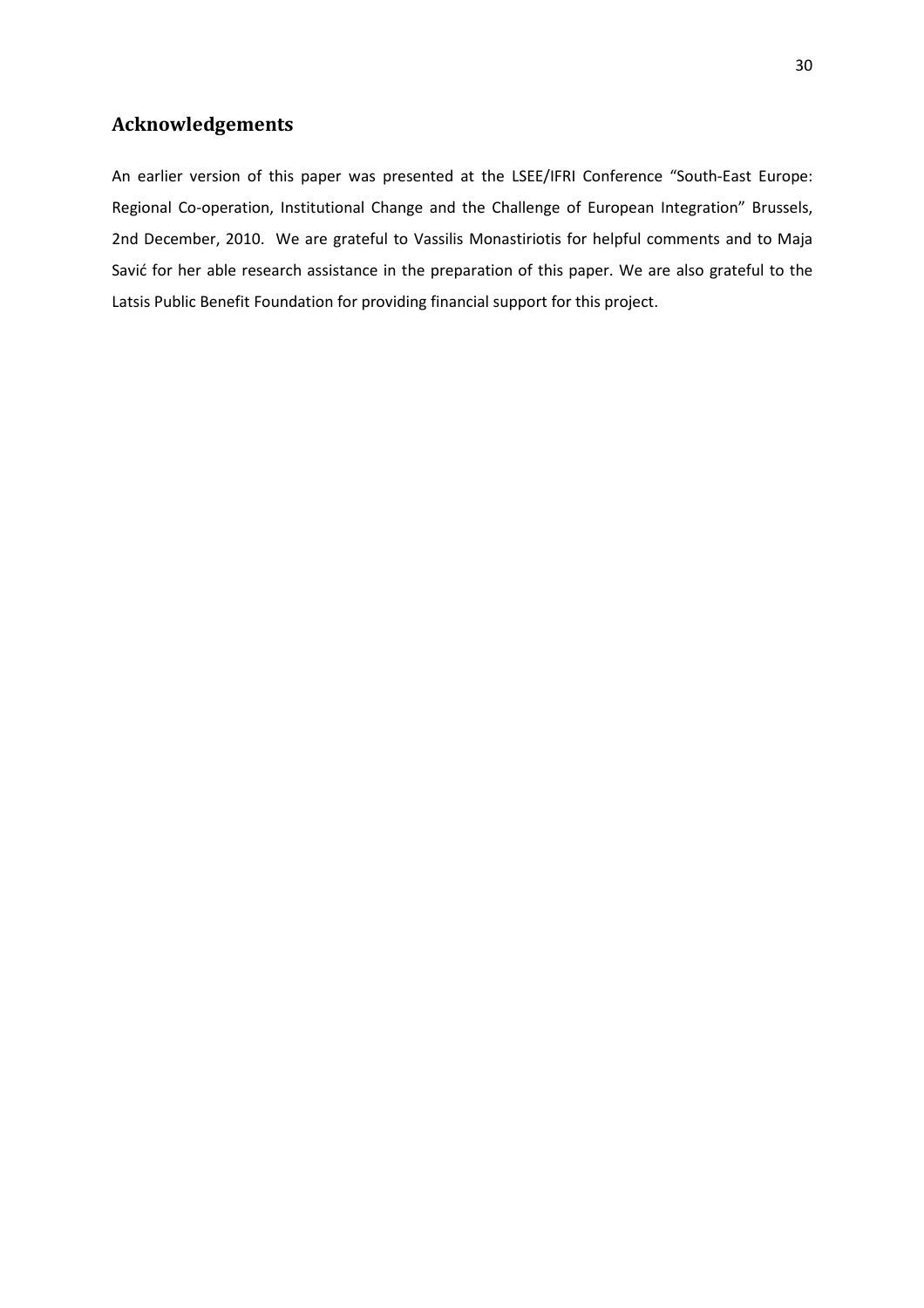## **References**

Andjelković, B., and Golicin, P. (2010, April). *Procesna evaluacija javnih radova sprovedenih u Srbiji u 2008. i 2009. godini.* Retrieved October 23, 2010 from Deputy Prime Minister's Social Inclusion and Poverty Reduction Unit: http://www.inkluzija.gov.rs/wp-content/uploads/2009/11/Procesnaevaluacija-javnih-radova\_finalni-izvestaj.pdf

Avlijaš, S. (2010). Cutting Employment in Local Administrations – Has it Worked? *Quarterly Monitor of Economic Trends and Policies in Serbia*, (April-June): 84-93.

Avlijaš, S. and Molnar, D. (2010) Road Building and Waste Management under Fiscal Constraints – Case Study of Six Serbian Municipalities, *Quarterly Monitor of Economic Trends and Policies in Serbia*, (July-August): 70-76

Avlijaš, S., and Uvalić, M. (2011). Political Economy of Local Level Public Sector Employment: A Case Study of Serbia . *Journal Southeastern Europe* .

Bache, I. (2011) Europeanization and multi-level governance: EU cohesion policy and pre-accession aid in Southeast Europe", in: I. Bache and G. Andreou (eds.) *Cohesion Policy and Multi-level Governance in South East Europe*, London: Routledge, pp. 1-12.

Bardhan, P. and D. Mookherjee (2000). "Capture and governance at local and national levels." *American Economic Review* 90(2): 135-139.

Bardhan, P. (2002) "Decentralisation of governance and development", *Journal of Economic Perspectives*, 16(4): 185-205.

Bartlett, W. (1985) "Social services and local democracy in Yugoslavia", *Community Development Journal*, 18-23.

Bošnjak, V., and Stubbs, P. (2006). *Towards a New Welfare Mix for the Most Vulnerable: Reforming Social Services in Bosnia-Herzegovina, Croatia and Serbia.* Institute of Economics: Zagreb.

Davey, K. (2005) "Fiscal Decentralisation in South-Eastern Europe", published in *Proceedings of the South-Eastern Europe Regional Ministerial Conference Effective Democratic Governance at Local and Regional Level* (Budapest: LGI/OSI).

Eaton, K., Kaiser, K. and Smoke, P. (2010) *The Political Economy of Decentralization Reforms: Implications for Aid Effectiveness*, Washington D.C.: The World Bank

Kocić, A. (2008) *Decentralisation and Regionalisation in Serbia: Compliance with International Standards in the Light of the European Integration Process*, Saarbrϋken: VDM Verlag Dr. Mϋller.

Knežević, I. (2010, July). Absorption Capacity of Serbia for Use of EU Funds - Practical Lessons from Slovakia .

Knežević, I., Jeremić, V., and Avlijaš, S. (2009). *Prekogranična saradnja instrument razvoja.* Belgrade: Open Society Fund.